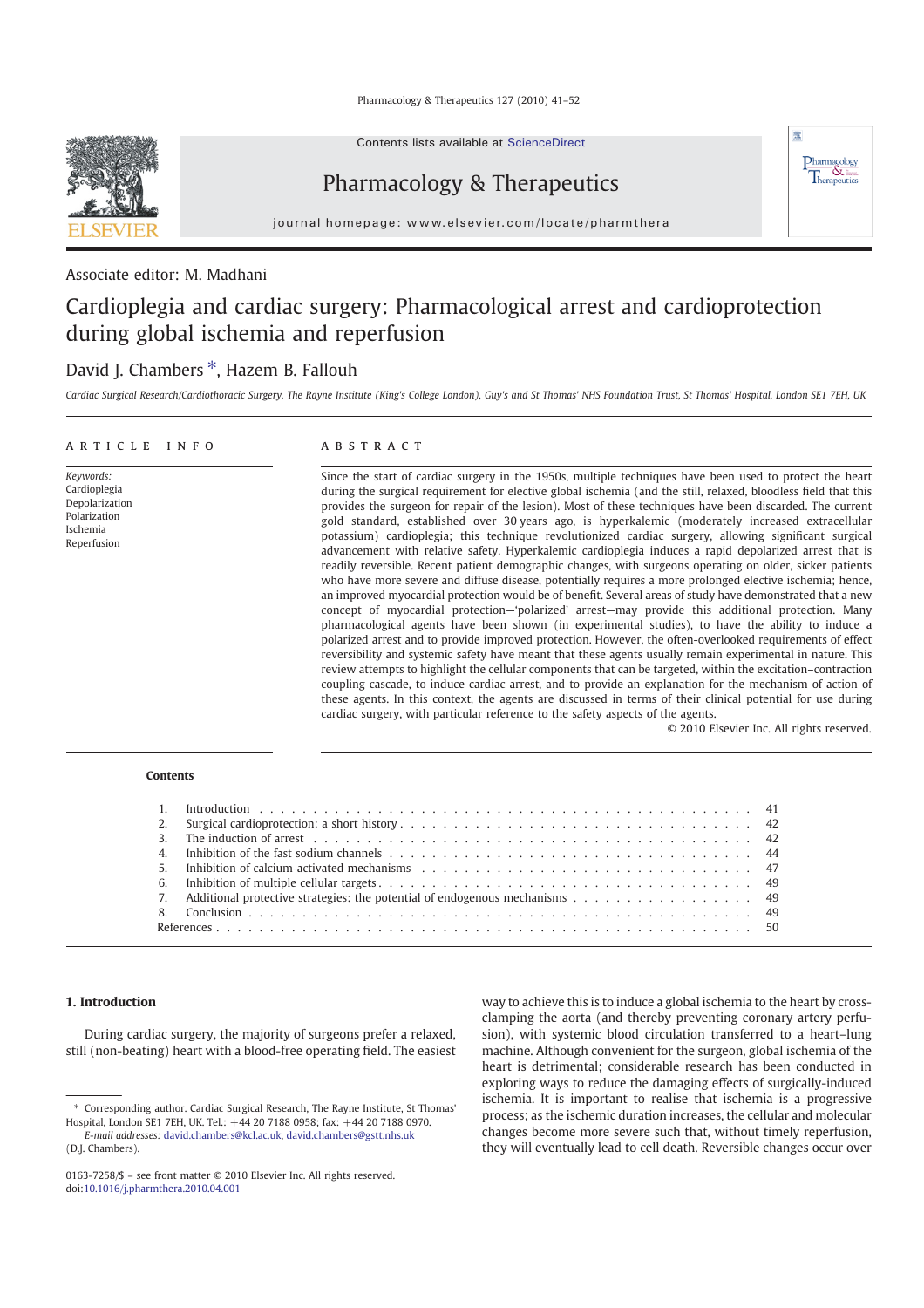short periods (seconds to a few minutes) of ischemia, with reperfusion resulting in full recovery (albeit potentially prolonged). However, at some unknown point after a longer ischemic duration, the changes lead to an irreversible injury that will not benefit from reperfusion. In fact, 'reperfusion injury' can occur that may exacerbate the ischemic injury. Hence, it is important during cardiac surgery to initiate cardioprotective procedures so that any ischemic injury is minimized by extending the period of reversible injury, and delaying the onset of irreversible injury for as long as possible.

#### 2. Surgical cardioprotection: a short history

The first open-heart surgery operation (Lewis & Taufic, 1953), in 1952, used whole-body systemic hypothermia (∼28 °C) and brief (∼6 min) circulatory arrest. At that time, it was known that hypothermia was a protective mechanism that reduced organ oxygen requirement, particularly to the brain. The subsequent development of cardiopulmonary bypass (Gibbon, 1954; Chambers & Hearse, 2001) prevented injury to the brain and other systemic organs, but the extended periods of global ischemia required to repair complex cardiac pathologies leading to increased mortality (often as high as 65%). A common phenomenon was the 'stone heart', the result of maintained and irreversible contracture precipitated by ATP utilization during ischemia (Katz & Tada, 1972). In an attempt to ameliorate this problem, Melrose et al. (1955) introduced the concept of 'elective reversible cardiac arrest' using an intracoronary artery infusion of a high concentration of potassium citrate (77 mmol/L) added to blood. This 'pharmacological arrest' (now termed cardioplegia) induced a cell membrane depolarization, preventing conduction of the action potential and resulted in diastolic cardiac arrest. Reversibility of arrest was easily achieved by washout of the solution. However, this elevated potassium (hyperkalemia) citrate solution was subsequently found to induce focal myocardial necrosis and caused the death of many patients, resulting in the use of hyperkalemic solutions being abandoned for almost 20 years. Over this time period, surgeons used various techniques to protect the heart during ischemia, including continuous or intermittent normothermic perfusion, electrically induced ventricular fibrillation or topical (and profound) hypothermia; surgical results were generally good, but mortality rates were high (around 10–20%).

Interestingly, the concept of pharmacological arrest had been maintained throughout this period by surgeons in Germany, using cardioplegia developed by Bretschneider (1964) and now known as HTK solution. This solution was sodium-poor, calcium-free and contained procaine, a sodium channel blocker; it induced arrest by maintaining a polarized cell membrane and was used routinely with considerable success (Preusse, 1993; Chambers & Hearse, 2001). Unfortunately, however, these advances were not widely known until much later (Bretschneider et al., 1975) due to original publications in the German literature.

In the mid-1970s, to address the continued influence of ischemic injury during cardiac surgery, cardioplegic solutions were reintroduced into surgical practice. These solutions (developed in both the USA and in the UK) were based on an 'extracellular-type' ionic formulation and had moderately elevated potassium chloride concentrations (Hearse et al., 1981b; Chambers & Braimbridge, 1993). Although earlier experimental studies had suggested that the focal necrosis seen in patients resulted from the high citrate concentrations, rather than the high potassium, this was not subsequently confirmed (Tyers et al., 1975). At St. Thomas' Hospital in London, David Hearse (a biochemist) in collaboration with Mark Braimbridge (a cardiac surgeon) developed the St. Thomas' Hospital cardioplegic solutions. These solutions (Hearse et al., 1976; Jynge et al., 1981) were characterized and optimized for each component (based on plasma concentrations) and had potassium concentrations of either 20 or 16 mmol/L (in St. Thomas' Hospital cardioplegic solution No. 1 or 2, respectively), elevated magnesium concentrations of 16 mmol/L, and normal ionized calcium concentrations. St. Thomas' Hospital cardioplegia was first used surgically in 1975 (Braimbridge et al., 1977); within 2–3 years, the use of crystalloid buffer-based cardioplegia became the predominant cardioprotective technique throughout the world, with the St. Thomas' solution being the most widely used crystalloid solution (Robinson et al., 1995). Further development of cardioplegic solutions (from Buckberg's group) used blood as the vehicle for the arresting and protective agents (Follette et al., 1978; Buckberg et al., 1993); blood cardioplegia is now the most commonly used form of hyperkalemic cardioplegia (Robinson et al., 1995; Karthik et al., 2004).

#### 3. The induction of arrest

Cardioplegic arrest remains the current gold standard for cardioprotection during cardiac surgery, and involves the use of a hyperkalemic (elevated potassium) extracellular solution (either crystalloid or blood-based). The principle by which hyperkalemia induces arrest is by establishing a new resting membrane potential which is at a more positive value (ie. is depolarized from normal) and is, therefore, termed 'depolarized' arrest. Despite its almost universal usage, depolarized arrest has disadvantages that make hyperkalemia, potentially, a less than optimal means of inducing arrest. This is important in the present climate of cardiac surgery and the changing population of patients undergoing operations; cardiologists have developed the technique of percutaneous coronary intervention (PCI), which implants vascular stents into diseased coronary arteries, to a sophisticated level. New antithrombotic drugs (such as clopidogrel) in combination with conventional aspirin therapy, together with drug eluting stents (that inhibit vascular cell proliferation, and hence stent occlusion), mean that patients with one or two vascular lesions and less diffuse coronary disease who used to receive coronary artery bypass surgery benefit from these recently developed, less invasive, techniques compared to cardiac surgery (Taggart et al., 2008). On the other hand, cardiac surgery remains preferential for either left main coronary artery disease or three (or more) vessels with more diffuse disease and impaired ventricle, because it offers significantly fewer adverse events and prolonged patency (Taggart et al., 2008). This severity of ischemic heart disease, coupled with the increasing age at which patients are undergoing cardiac surgical operations for other conditions such as degenerative valvular disease (Chambers, 2005), means that alternative and more beneficial ways of inducing arrest to enhance cardioprotection are constantly being sought. This is especially relevant to the increase in surgical intervention for patients with impaired ventricles associated with left ventricular hypertrophy and heart failure or urgent revascularization after acute coronary syndrome (ACS) and non-ST-segment elevation myocardial infarction (NSTEMI), where it is generally acknowledged that current methods of myocardial protection are inadequate. Severely hypertrophic hearts have limited metabolic and contractile reserve (Ingwall, 2009), which makes them more susceptible to ischemia and reperfusion injury. Manipulation of the protective strategy for hypertrophic hearts induced by aortic stenosis, by varying the cardioplegia infusion temperature, demonstrated that intermittent antegrade cold blood cardioplegia was better than warm blood cardioplegia (Ascione et al., 2002); however, it was concluded that both cardioplegic techniques conferred sub-optimal protection. Cardioplegic techniques have also been examined in patients undergoing urgent CABG surgery for unstable angina and NSTEMI (Onorati et al., 2005). This study demonstrated that a combination of antegrade and retrograde warm (34 °C) blood cardioplegia administration was superior to antegrade alone, but was also equivalent to off-pump surgery with no ischemia. Similarly, in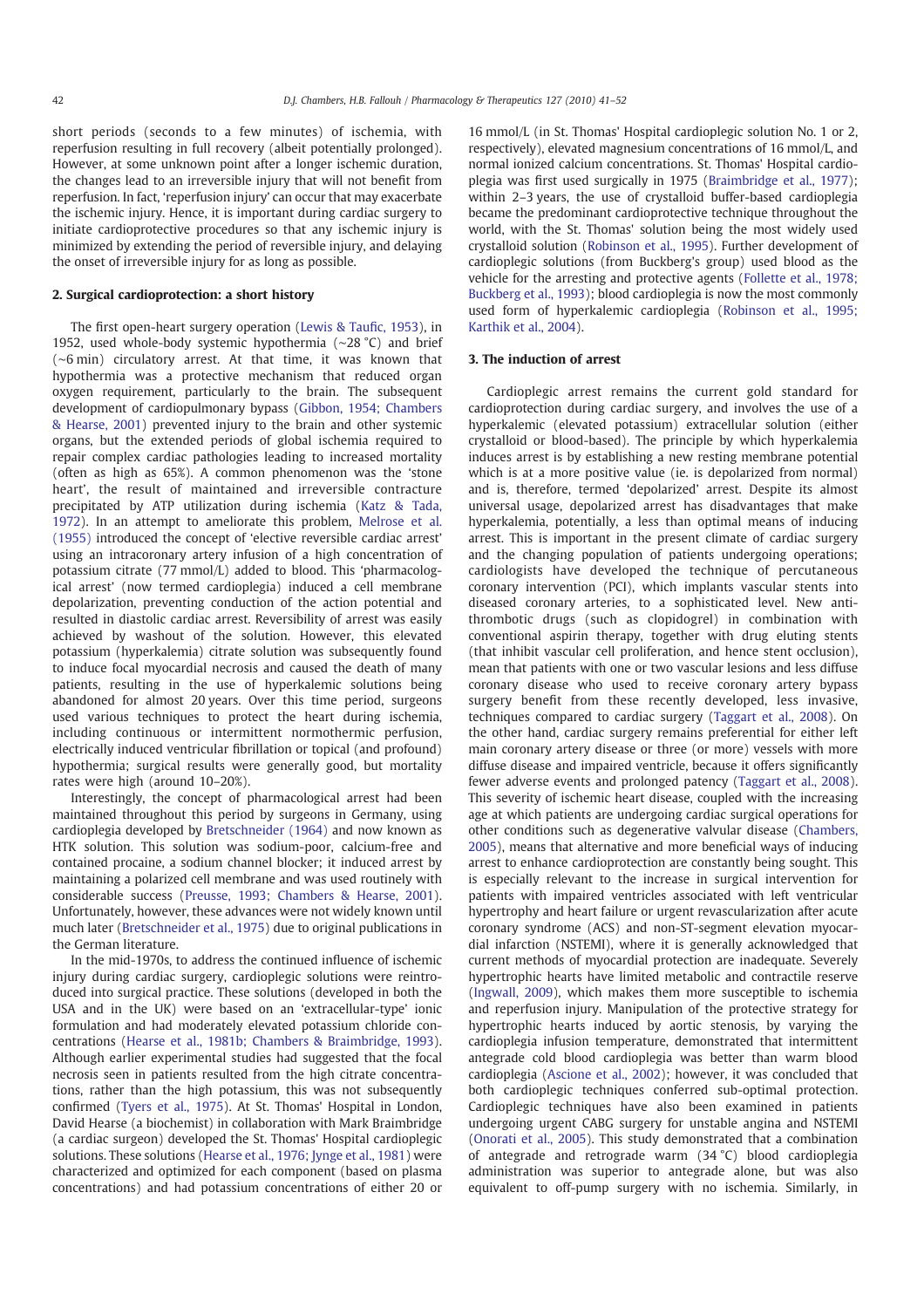patients undergoing emergency CABG surgery for ACS (Rastan et al., 2006), it was shown that beating heart strategies improved hospital outcome and long-term survival compared to cardioplegic arrest (using either HTK solution or hyperkalemic blood cardioplegia). Despite these results, the majority of cardiac surgeons continue to use ischemic cardioplegic arrest in these patients (Ricci & Salerno, 2006); manipulating the conditions of delivery and administration are, essentially, cosmetic changes; real change requires innovation in the concept of myocardial protection to achieve the standard of myocardial protection required for these patients. This review describes the potential disadvantages of depolarized arrest and highlights alternative agents that may possibly be applicable in a clinical setting to induce alternative means of arrest, discussing their potential advantages and disadvantages.

Elective induction of ischemic cardiac arrest forms the cornerstone of myocardial protection for the majority of cardiac procedures (coronary artery bypass surgery and valve surgery) during cardiac operations. Cardioprotection during this ischemia involves the application of a cardioplegic solution to induce rapid myocardial arrest and induce a flaccid diastolic state that allows the surgeon a relaxed non-beating operating field—the induction of 'cardioplegia', defined as 'an elective, rapid and reversible paralysis of the heart during cardiac surgery'. The institution of cardioplegic arrest ensures that myocardial oxygen consumption  $(MVO<sub>2</sub>)$  is significantly reduced (Buckberg et al., 1977), as is the ATP depletion characteristic of severe ischemia. Cardiac arrest can be induced in a number of ways, by targeting specific processes within excitation–contraction coupling (Fig. 1).

#### 3.1. Targets for arrest within excitation–contraction coupling

The resting membrane potential  $(E<sub>m</sub>)$  is maintained by selective ionic membrane permeability distribution, predominantly via the potassium gradient (Opie, 2004); in the myocyte  $E_{\rm m}$  is around −85 mV and is therefore close to the potassium equilibrium potential  $(E_K)$ . During excitation, either by external stimulation (adjacent cell, external pacing and mechanical excitation) or by spontaneous depolarization via the internal pacemaker cells (Purkinje fibres), the membrane potential rapidly depolarizes

triggering the action potential (Fig. 1). This is the net result of a number of ionic currents generated by the activation of various ion channels and pumps in the membrane; these include the fast sodium channel  $(I_{\text{Na}})$ , the L-type calcium channel  $(I_{\text{Ca},L})$ , and various potassium channels. These channels are all voltage-gated, and they are of particular interest because they can be pharmacologically targeted to induce myocardial arrest. At onset of the action potential by stimulation of the cell, a rapid depolarization of the membrane potential (to around  $+20$  mV) is initiated via opening of the sodium channels (Niedergerke & Orkand, 1966; Opie, 2004). When the membrane potential has depolarized to around −40 to −35 mV, the L-type calcium channels become activated allowing calcium to enter the cell and this maintains the depolarized membrane potential during the plateau phase of the action potential. The membrane permeability to potassium in an outward direction is also decreased during the plateau phase; however, the activation of the potassium channels will generate sufficient outward potassium current to balance the inward current of sodium and calcium entry. The small increase in intracellular calcium via Ltype calcium channel activation during the plateau phase leads to activation of intracellular calcium channels (or calcium release channels (Bers, 2002; Opie & Bers, 2004) that form part of a complex known as the ryanodine receptor (RyR)) in the sarcoplasmic reticulum (SR). The activation of RyR causes a significant release of calcium from the calcium stores in the SR into the cytosol, a process known as calcium-induced calcium release (CICR). CICR increases the cytosolic calcium concentration (referred to as the calcium transient, which usually increases from around 200 nmol/L to around 1000 nmol/L) and initiates myofilament contraction as a response to the excitation stimulus. The L-type calcium channels are inactivated by the depolarized membrane potentials and by the rapid increase in cytosolic calcium concentration. The membrane potential subsequently becomes repolarized by activation of various potassium channels, returning the membrane potential back to its resting value (Opie, 2004).

Within the excitation–contraction coupling (ECC) cascade (Fig. 1), there are a number of target ionic mechanisms that can be influenced by various pharmacological agents to prevent ECC and induce arrest of the heart. This influence can essentially be divided into two main



Fig. 1. The cellular targets for cardioplegic arrest and their influence on the action potential with examples of pharmacological agents.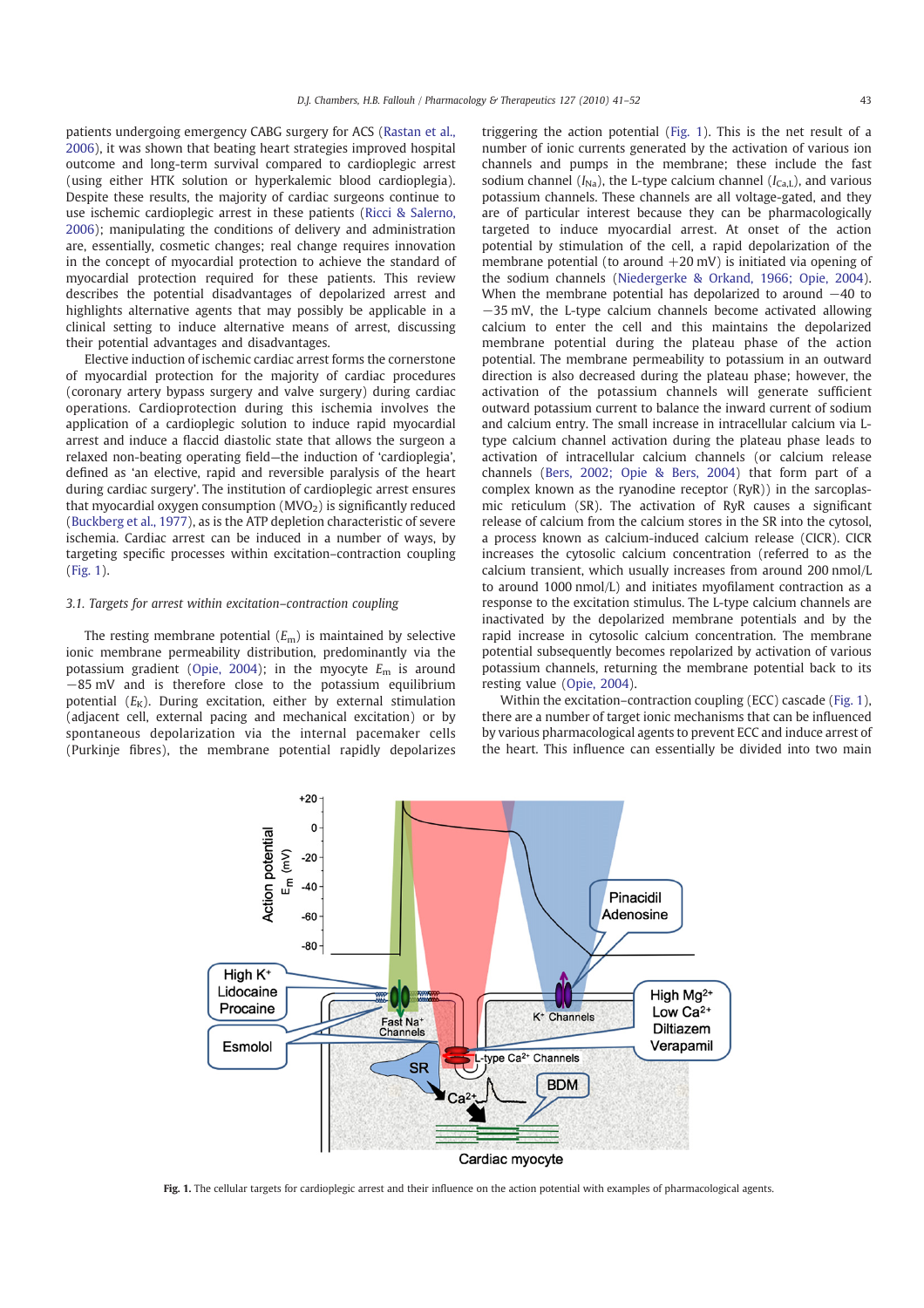

Fig. 2. The relationship between extracellular potassium concentration (mmol/L) and the membrane potential (mV). St. Thomas' Hospital cardioplegia No. 2 (STH2) has a potassium concentration (16 mmol/L) that sits midway between the Na-channel inactivation threshold (around −65 mV) and the L-type calcium channel activation threshold (around −35 mV).

categories. Firstly, agents that target the fast sodium channels can be used to inhibit activity of these channels and prevent the initiation of the action potential. This can be achieved either by: (i) shifting the resting  $E_m$  away from the sodium channel activation threshold such that there is (a) an induction of depolarization (ie. to a more positive  $E_m$ ) by extracellular hyperkalemia (eg. St. Thomas' Hospital cardioplegia) or (b) an induction of hyperpolarization/ polarization (ie. at or close to resting  $E_m$ ) by potassium channel openers (eg. pinacidil and adenosine), or (ii) direct blockade of fast sodium channel activation by induction of polarization (ie. close to resting  $E_{\text{m}}$ ) by sodium channel blockers (eg. tetrodotoxin (TTX), lidocaine, procaine and esmolol). Secondly, agents that cause an inhibition of calcium-activated mechanisms (to prevent myocyte contraction) are achieved by: (i) hypocalcemia (eg. zero extracellular calcium in Bretschneider solution (Bretschneider et al., 1975)), (ii) direct blockade of sarcolemmal calcium channels (eg. calcium channel blockers—high magnesium, diltiazem, verapamil and esmolol) and (iii) direct myofilament inhibition (eg. calcium desensitization—2,3 butanedione monoxime (BDM)). In addition, it is possible to inhibit multiple cellular targets (which would have the effect of preventing both action potential conduction and myocyte contraction), achieved by direct blockade of sodium and calcium channels (eg. esmolol).

#### 4. Inhibition of the fast sodium channels

#### 4.1. Shifting resting  $E_m$  away from sodium activation threshold

#### 4.1.1. Extracellular hyperkalemia (depolarized arrest)

An increase in extracellular potassium will result in depolarization of the normal resting membrane potential (of around −85 mV), and establish a new resting level at a value that is more positive (less negative) and dependent on the extracellular potassium concentration (Fig. 2). Important threshold values are: (i) when the extracellular potassium concentration is ∼10 mmol/L (equivalent to a membrane potential of approximately −65 mV) the voltage-dependent sodium channel is inactivated, preventing the rapid sodiuminduced spike of the action potential initiating diastolic arrest and (ii) at an extracellular potassium level of ∼30 mmol/L (a membrane potential of around −35 mV) the calcium channel is activated with associated calcium uptake into the myocyte. This has the potential for calcium overload and subsequent ischemia–reperfusion injury (Opie, 2004). Thus, there is a relatively narrow safety range of extracellular potassium concentrations that should be used for hyperkalemic cardioplegic solutions (Fig. 2). Of note, the potassium concentrations used in the St. Thomas' Hospital cardioplegic solutions Nos. 1 and 2 (20 and 16 mmol/L, respectively) fall in the middle of this range (Fig. 2). However, at the membrane potentials induced by this range of potassium concentrations, cellular ionic currents are maintained that can lead to adverse effects. This is best explained by visualizing the activity of the ion channels as being controlled by 'gates'; these 'gates' are either in an activated or inactivated state, depending on the voltage within the action potential. However, the differential activity rates of the 'gates' that control the activation and inactivation of channels (Sperelakis et al., 2001) result in non-inactivating currents ("window" currents) that remain active at these depolarized potentials (McAllister et al., 1975; Attwell et al., 1979), and allow increases in sodium and calcium (Fig. 3) that will contribute to abnormal myocardial cell ionic gradients. In addition, a "persistent" sodium current that is active at membrane potentials of around −50 mV may also contribute to these abnormal sodium gradients in the myocardial cell (Saint, 2006). Attempts to correct these gradients by energy-dependent transmembrane pumps will deplete critical energy compounds (Sternbergh et al., 1989; Hiraoka, 2006), and this in turn may contribute to a reduced myocardial recovery.

Thus, although hyperkalemic cardioplegic solutions remain the most popular and widely used procedure for inducing rapid myocardial arrest, they may not provide optimal cardioprotection. Other agents that induce arrest by alternative means may be beneficial and avoid the adverse effects of hyperkalemia. In patients



Fig. 3. The sodium 'window' current occurs at membrane potentials between −60 mV and −20 mV. The differential activity rates of the channel 'gates' at these potentials cause noninactivating 'window' currents. (Modified from McAllister et al., 1975).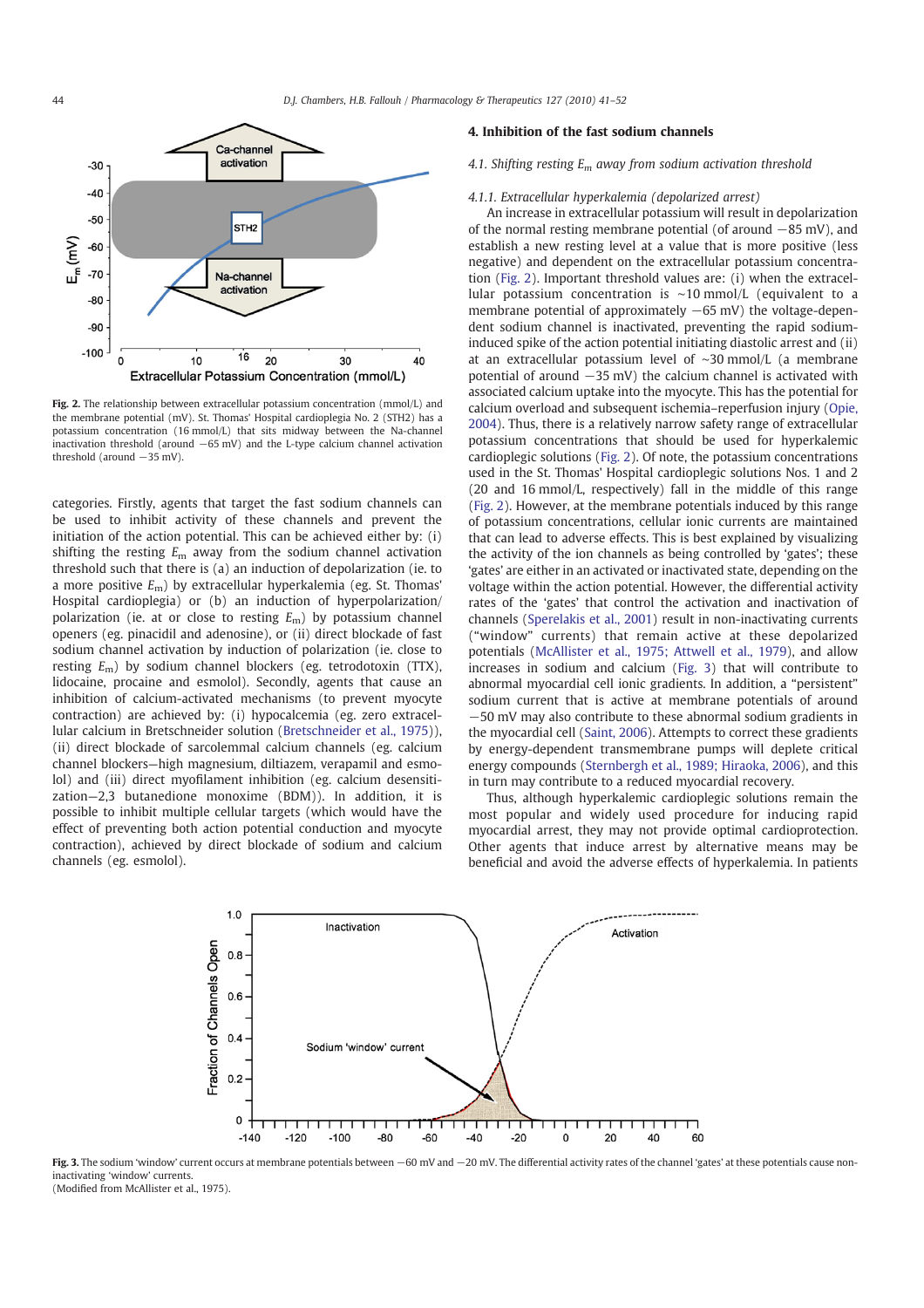currently requiring cardiac surgery, who are older, sicker and who have more severe and diffuse disease, improved myocardial protection is likely to be of significance. An important characteristic of an effective cardioplegic solution is a good systemic safety profile, with minimal adverse effects during acute (or even chronic) reperfusion. Hyperkalemic solutions fulfil these characteristics; they are relatively safe, with little post-operative systemic toxic effects and with rapid cardiac reversibility. Key criteria to take into consideration with regard to developing alternative cardioplegic solutions, and the mechanism of action of their constituent agents, are:

- 1. Arrest: a rapid diastolic arrest is required to keep the myocardium relaxed and to minimize cellular use of high-energy phosphate compounds (ATP and phosphocreatine).
- 2. Myocardial protection: should delay the onset of irreversible injury caused by global ischemia and limit the extent of reperfusion injury.
- 3. Reversibility: arrest should be readily and rapidly reversible on washout for quick resumption of heart function, to enable early weaning off cardiopulmonary bypass.
- 4. Low toxicity: the cardioplegic agent should have no toxic effects on the heart or other organs after cessation of cardiopulmonary bypass. This is especially important if high concentrations of the pharmacological agent are required to achieve arrest.

Hyperkalemic cardioplegia meets all these criteria, which explains its current monopoly of use in cardiac surgery. Any future alternative cardioplegic solution would be expected to offer a similar safety profile for arrest, reversibility and low toxicity, but with improved myocardial protection.

An alternative to inducing depolarized arrest by hyperkalemia is to induce a hyperpolarized or polarized arrest. This can be achieved by using specific agents that target the cellular components indicated in Fig. 1 to induce arrest at membrane potentials closer to the normal 'resting' membrane potential. A number of benefits should ensue: these include a reduced ionic imbalance leading to reduced energy utilization, and hence improved protection from a cellular perspective.

#### 4.1.2. Hyperpolarization/polarization (potassium channel openers)

The adenosine triphosphate-sensitive potassium channel  $(K_{ATP}$ channel) appears to have a role as a 'metabolic sensor', linking cytosolic energy metabolism to membrane electrical activity in response to stress such as ischemia–reperfusion (Opie, 2004; Jahangir & Terzic, 2005), shortening the action potential and reducing intracellular calcium influx. Opening of  $K_{ATP}$ -channels allows an increased potassium flux through the sarcolemma that will act to shift  $E<sub>m</sub>$  towards the potassium equilibrium potential  $(E<sub>K</sub>)$ , which is normally around −90 mV in myocytes (Opie, 2004). This will induce a more negative  $E_m$  (hyperpolarization) and act to keep  $E_m$  away from the activation threshold of the fast sodium channel  $(I_{\text{Na}})$ . High (millimolar) concentrations of  $K_{ATP}$ -channel opening drugs can induce arrest by maintaining hyperpolarization.  $K_{ATP}$ -channel openers are also potent vasodilators, inducing hyperpolarization on vascular smooth muscle cells (Quast et al., 1994), with some evidence that a 'hyperpolarizing' cardioplegia protects endothelial function compared to a hyperkalemic 'depolarizing' cardioplegia (He & Yang, 1997). Studies from Damiano's group (Maskal et al., 1995; Lawton et al., 1996a; Jayawant et al., 1997), using a variety of  $K_{ATP}$ -channel openers (aprikalim, pinacidil and nicorandil) to induce a hyperpolarized arrest, have demonstrated either improved or equivalent myocardial protection to that of hyperkalemic depolarized arrest. However, these studies are not without controversy; we (Walgama et al., 2000a; Walgama et al., 2000b) showed that pinacidil was unable to induce complete arrest during aerobic perfusion, even at very high concentrations (1 mmol/L) over extended periods (30 mins). In addition,  $E_m$  measurements indicated that pinacidil alone did not maintain  $E_m$  below the sodium channel activation threshold during ischemia (ie. no hyperpolarization), and required the addition of a sodium channel blocker (procaine, at 1 mmol/L) for complete arrest and improved protection. These drugs also increase the risk of significant post-ischemic arrhythmias (Lawton et al., 1996b); furthermore, the systemic clearance of potassium channel openers is prolonged (Ward et al., 1984) which risks a residual hypotensive effect in patients post-bypass. These limitations make the concept of using a cardioplegia based on KATP-channel openers as unlikely for future clinical application.

KATP-channel openers may, however, have a role as an additive protective agent by enhancing the cardioprotection of hyperkalemic cardioplegic solutions. Short pretreatment (at least 3 min) with these drugs before hyperkalemic arrest was shown to improve postischemic function (Sugimoto et al., 1994; Dorman et al., 1998; Hebbar et al., 1998), possibly via a preconditioning mechanism (Menasche et al., 1996). Similar improvements were obtained when potassium channel openers were used as additives to hyperkalemic cardioplegic solutions (Hosoda et al., 1994; Qiu et al., 1995; Dorman et al., 1997), but these studies remain controversial since others (Galinanes et al., 1992; Ducko et al., 2000) have been unable to show any benefit. Supplementing hyperkalemic solutions with  $K_{ATP}$ -channel openers was shown to prevent increases in intracellular calcium seen with hyperkalemic solutions alone (Lopez et al., 1996; Dorman et al., 1997), which may account for any beneficial effects observed. Such benefits may also be associated with the location of the  $K_{ATP}$ -channels; improved protection has been observed with mitochondrial-specific KATP-channel openers such as diazoxide (McCully & Levitsky, 2003).

Using isolated rabbit sino-atrial (SA) node cells, adenosine (an endogenous purine nucleoside) was shown to induce complete arrest (at 50 µmol/L) and a hyperpolarization of ∼12 mV via increased membrane potassium permeability (Belardinelli et al., 1988). It appears to act via an adenosine receptor-activated potassium channel and hence could have similar effects to  $K_{ATP}$ -channel openers. This cardioplegic property has been extended to whole hearts, with adenosine used either as an arrest agent (albeit at a high concentration of 10 mmol/L) or as an additive (at 1 mmol/L) to hyperkalemic solutions (Schubert et al., 1989; de Jong et al., 1990; Boehm et al., 1991); addition of adenosine reduced the time to arrest and improved post-ischemic recovery of function compared to hyperkalemic cardioplegia alone. As an additive to hyperkalemic solutions (16 mmol/L potassium), adenosine (1 mmol/L) did not influence the level of depolarization induced by potassium, but did slow the rate of depolarization which reduced the associated intracellular calcium loading (Alekseev et al., 1996). Additionally, it was shown that 1 mmol/L adenosine (but not 0.1 mmol/L) prevented potassiuminduced intracellular calcium loading and that this was associated with a PKC-dependent mechanism but not a KATP-channel dependent mechanism (Jovanovic et al., 1997). Supplementing St. Thomas' Hospital cardioplegia with adenosine (at concentrations ranging from 0.1 to 20 mmol/L) enhanced protection and increased myocardial content of high-energy phosphates and metabolites at the end of ischemia (Katayama et al., 1997). Interestingly, these effects were temperature-dependent, with hypothermia reducing the benefit; this would limit its usefulness clinically in this context.

Clinical studies using adenosine as an adjunct to hyperkalemic cardioplegic solutions have had equivocal results. Adenosine (at concentrations ranging from 1 to  $250 \mu$ mol/L) added to warm antegrade blood cardioplegia was well tolerated up to 25 µmol/L, but higher concentrations induced hypotension (Fremes et al., 1996). In further studies, adding adenosine (at 15, 50 or 100 µmol/L) to warm antegrade blood cardioplegia showed no benefit to patient outcome in terms of mortality, function or infarction (Cohen et al., 1998). However, a similar study with adenosine added to cold blood cardioplegia (at higher concentrations of 0.5 or 2.0 mmol/L) showed a tendency to reduce adverse events (Mentzer et al., 1999). The clinical studies leave many unanswered questions regarding the efficacy of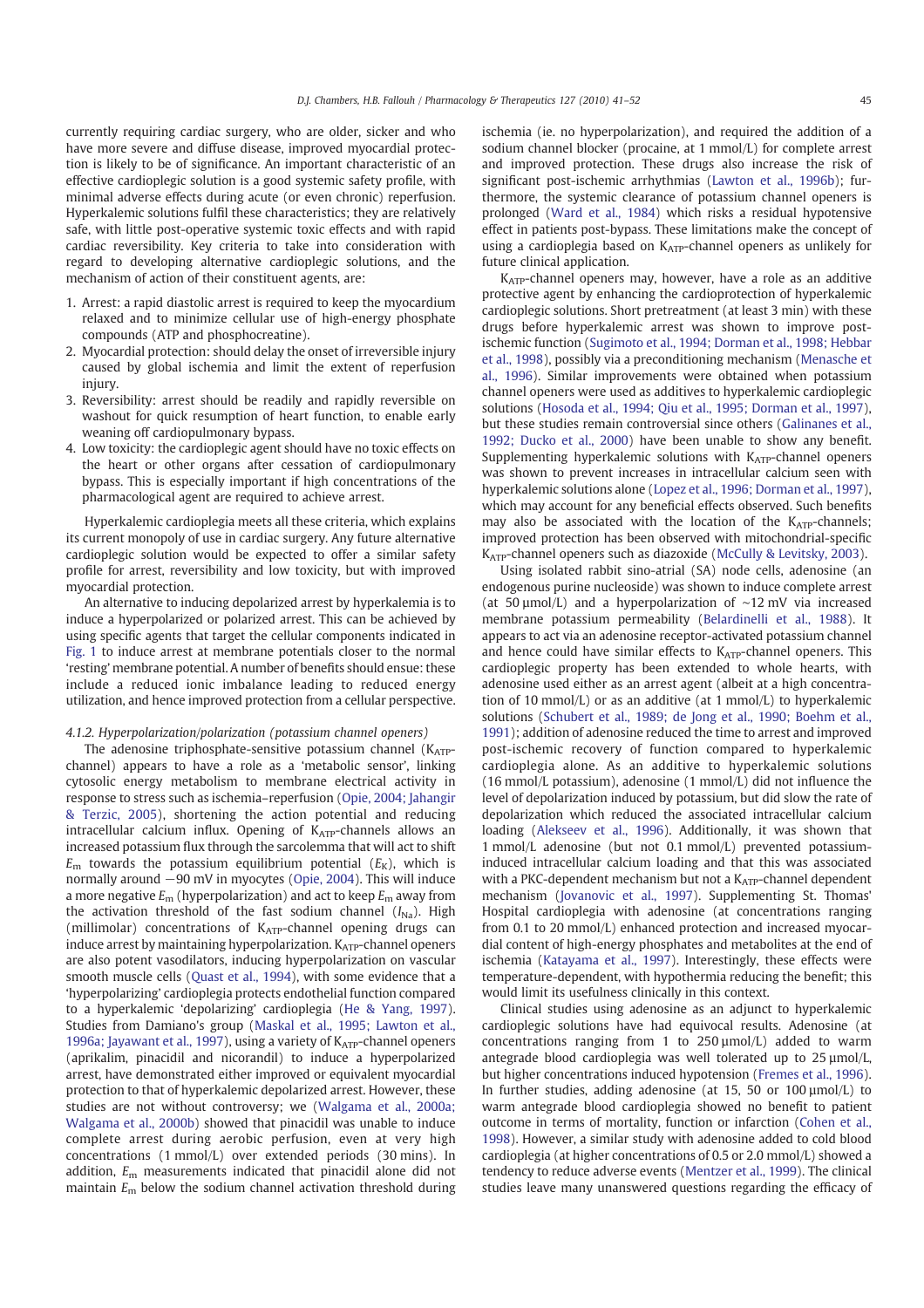

Fig. 4. Myocardial cell membrane potential  $(E_m)$ , measured by sharp microelectrode, in isolated rat hearts arrested by TTX or  $K^+$  throughout 5 h of cold (7.5 °C) storage. [Modified from Snabaitis et al., 1997].

adenosine as an additive to blood cardioplegia; the short half-life of adenosine (∼30 s) may play a role in these effects, and suggest that it may be more effective when used as a continuous infusion to maintain its effect. Adenosine has been shown to be safe, both experimentally and clinically; its short-acting effect and low potency (requiring relatively high concentrations) is likely to make it more appropriate as an additive to other arresting agents to improve cardioprotection than a cardioplegic agent per se.

#### 4.2. Direct blockade of sodium channel activation (sodium channel blockers)

Direct sodium channel blockade is an effective way to prevent the voltage-activated fast inward sodium-induced depolarization of the action potential (Miller, 1998). Tetrodotoxin (TTX) is a potent and selective blocker of the sodium channel; however, it is also highly toxic (Narahashi, 2008) and has consequently only been used experimentally. TTX binds to sodium channel receptors near the extracellular surface and, as such, can be easily reversible. In experimental studies, TTX has been shown to act as an effective cardioplegic agent, inducing rapid arrest and protecting isolated rat hearts against 60 min of normothermic global ischemia (Tyers et al., 1974). It has been suggested to induce a polarized arrest of the heart, and at a concentration of 25  $\mu$ mol/L reduced basal metabolic requirements ( $MVO<sub>2</sub>$ ) during ischemic arrest compared to hyperkalemic (depolarized) arrest (Sternbergh et al., 1989). Studies from the authors' laboratory, in which TTX (at an optimally defined concentration of 22 µmol/L) was used to induce arrest of isolated working rat hearts subjected to long-term (5–8 h) hypothermic (7.5 °C) global ischemic storage, demonstrated significant improvement in protection compared to hyperkalemic (16 mmol/L  $K^+$ ) arrest (Snabaitis et al., 1997). These studies demonstrated improved post-ischemic function, established that polarized arrest did occur (sharp microelectrode measurements throughout ischemia demonstrated a maintained membrane potential during arrest of around  $-70$  mV (Fig. 4)) and confirmed the reduced metabolic requirements by showing that myocardial content of high-energy phosphate compounds (ATP and phosphocreatine) at the end of ischemia were significantly higher in the TTX-arrested hearts. In addition, we showed that polarized arrest reduced the ionic imbalance seen with depolarized (hyperkalemic) arrest (indirectly measured as a reduced efflux of  $K^+$  during ischemia) (Snabaitis et al., 1999). Moreover, the importance of Na<sup>+</sup> and Ca<sup>2+</sup> overload in the development of myocardial injury was shown (Snabaitis & Chambers, 1999) by the sequential addition to the TTX (polarizing) solution of drugs that induced Na/H exchange inhibition (HOE694), Na/K/2Cl-cotransport inhibition (furosemide) and calcium desensitization (2,3-butanedione monoxime: BDM) to induce additive protective effects on post-ischemic recovery of function when compared to the St. Thomas' Hospital cardioplegic solution (Fig. 5). Thus, these studies confirmed the concept of polarized arrest as an effective mechanism to induce arrest and improve myocardial protection, but the high toxicity of TTX means that it would be clinically unusable as a cardioplegic agent.

Agents with local anesthetic effects (such as procaine and lidocaine) are, however, available clinically and indeed have been widely used either alone or in combination with other agents to induce cardiac arrest (Hearse et al., 1981a). In contrast to TTX, however, they bind to receptors close to the intracellular end of the channel (Miller, 1998; Narahashi, 2008) giving more prolonged activity with less rapid reversibility. Procaine, used at high (∼7– 11 mmol/L) concentrations as a cardioprotective agent, was used in various early cardioplegic solutions developed in Germany, such as the Bretschneider and Kirsch solutions (Kirsch et al., 1972; Bretschneider et al., 1975). However, later systematic characterization of both procaine and lidocaine at various concentrations demonstrated significant detrimental effects when used at high (1–20 mmol/L) concentrations (Hearse et al., 1981b). The original St. Thomas' Hospital cardioplegic solution No. 1 includes procaine (at 1 mmol/L) as a membrane stabilizer, but it was removed from the No. 2 solution to enable its use in the USA (procaine is not authorized by the FDA). Although procaine has been demonstrated to control rhythm disturbances post-operatively (Sellevold et al., 1995), this antiarrhythmic drug may induce cardiac arrhythmia and neurological toxicity due to its narrow safety margin (Brown et al., 1995).

Lidocaine is widely used clinically as a local anesthetic and antiarrhythmic agent; its mechanism of action is via sodium channel blockade and, as such, would also appear to be a potentially useful cardioplegic agent. Recent studies (Dobson & Jones, 2004) have shown that a combination of 500 µmol/L lidocaine and 200 µmol/L adenosine (AL solution) induces a more rapid arrest (suggested to be a 'polarized' arrest by an estimated calculation of the membrane potential) with improved cardioprotection in rat hearts subjected to prolonged (2 or 4 h) global ischemia compared to a hyperkalemic depolarizing (St. Thomas' Hospital) solution. The calculated membrane potential in these adenosine–lidocaine arrested hearts was



Fig. 5. The synergistic effect of sequential addition to TTX of a Na/H exchange inhibitor (HOE694), a Na/K/2Cl-cotransport inhibitor (furosemide) and a calcium desensitizer (BDM) on cardioprotection (recovery of aortic flow) compared to St. Thomas' Hospital cardioplegia (STH).

[Modified from Snabaitis & Chambers 1991].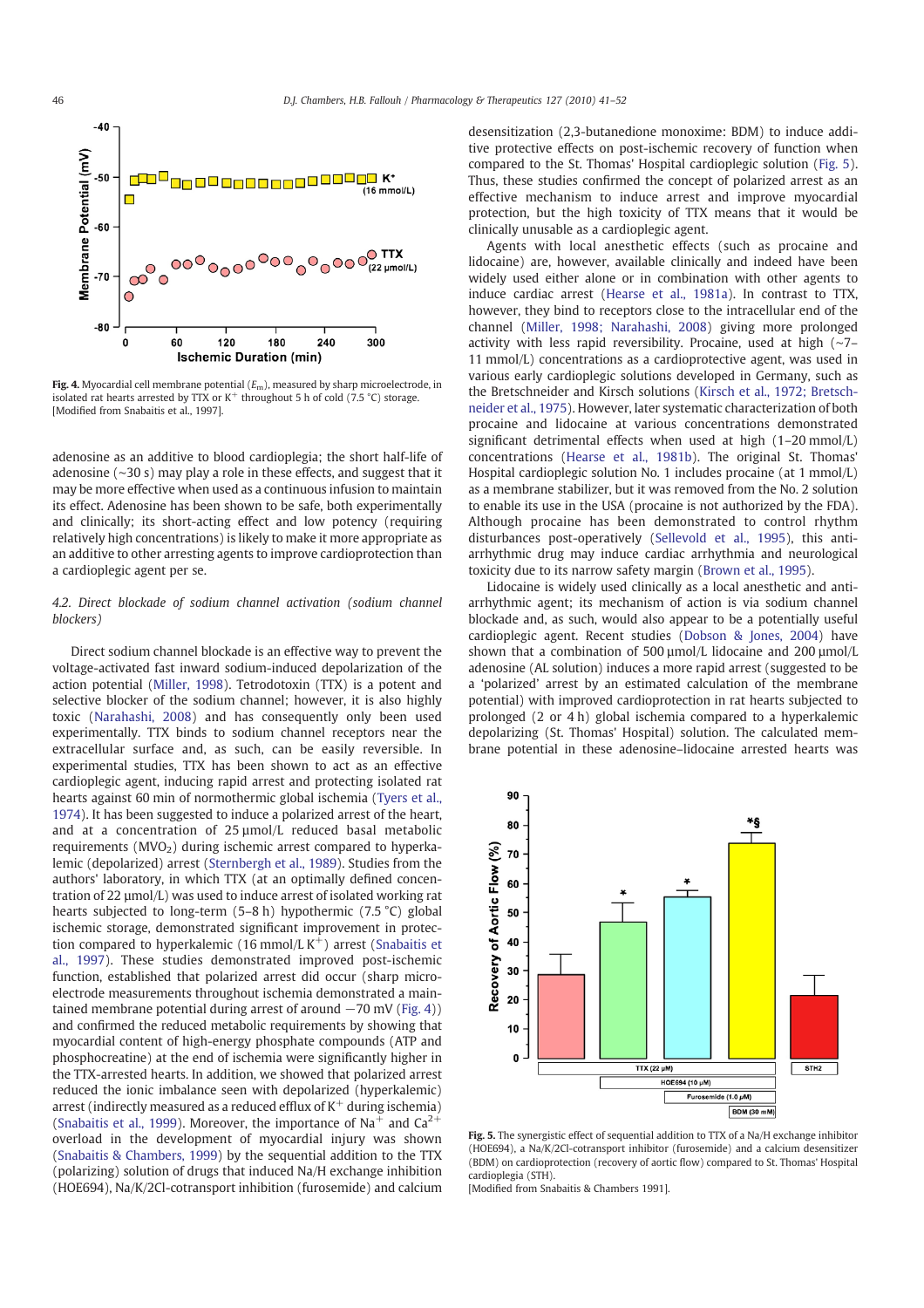

Fig. 6. Effect of multidose esmolol arrest on recovery of LVDP after prolonged normothermic (37 °C) ischemia compared with multidose Krebs Henseleit buffer (KHB).  $*p<0.05$  versus equivalent ischemic duration. [Modified from (Bessho & Chambers, 2002)].

−83 mV, a value similar to that obtained for the resting membrane potential in normal pre-arrest hearts (Kleber, 1983). However, we (Snabaitis et al., 1997) showed that the membrane potential in isolated rat hearts arrested with TTX, measured by sharp electrodes throughout the ischemic period, was maintained at around  $-70$  mV. This would suggest that the calculated values (above) are unlikely, and that some degree of depolarization will be induced during the global ischemia, probably arising from the efflux of potassium from the myocytes. Additional studies from this group (Sloots et al., 2007) and also in rat hearts, showed no differences in myocardial protection between continuous or intermittent AL solution after 40 or 60 min of global tepid (33 °C) ischemia; interestingly, intermittent lidocaine alone was less protective than the AL solution, with increased time to arrest, increased coronary vascular resistance and reduced recovery of function. This would suggest that adenosine, even at the low concentration of 200 µmol/L, has a significant additive protective capability. In a more clinically relevant study from the same group (Corvera et al., 2005), it was shown that multidose arrest with a blood-based adenosine–lidocaine (AL-BCP) solution in dogs subjected to cardiopulmonary bypass and global cold (10 °C) or warm (37 °C) ischemia induced similar protection to that of a corresponding bloodbased hyperkalemic (20 mmol/L) solution. Interestingly, this AL solution was formulated with higher adenosine (400 µmol/L) and lidocaine (750  $\mu$ mol/L) concentrations to that of the original rat study (Dobson & Jones, 2004); despite this, complete arrest was not achieved with cold (10 °C) AL-BCP in all hearts, and quiescence was not maintained. This may indicate a temperature sensitivity of the solution (possibly due to the lidocaine) and suggest that the solution may be more suitable for tepid or warm ischemic arrest.

Whilst a lidocaine-based cardioplegic solution may appear to be a logical option as an alternative to hyperkalemic cardioplegia, with potential for improved cardioprotection, experimental studies have questioned the safety of high concentrations of this drug (despite its clinical use as a local anesthetic and anti-arrhythmic agent, with known side-effects and safety profiles). When used as a blood-based solution, a lidocaine concentration of 1.3 mmol/L (in combination with 5.5 mmol/L magnesium) was shown (Yamaguchi et al., 2007) to be required for effective arrest of dog hearts; efficacy of this solution was equivalent to hyperkalemic cardioplegia. However, systemic concentrations of lidocaine were as high as 20 µg/ml (which is significantly higher than the upper safety margin of ∼8 µg/ml; this 'safe' level was not reached until 60–80 min after initial infusion). This was the first study to examine toxic effects of high doses of a sodium channel blocker when used as a cardioplegic agent (Fallouh & Chambers, 2007). Even using lower concentrations of lidocaine may still have potential risks if large doses of cardioplegia were required in prolonged procedures, or in patients with liver or renal impairment or heart failure where the half-life of lidocaine (normally about 2 h) could become significantly longer (Thomson et al., 1973). The risk of lidocaine accumulation in the peripheral circulation could cause problems after weaning off cardiopulmonary bypass.

#### 5. Inhibition of calcium-activated mechanisms

The rise in intracellular calcium concentration during each heartbeat (the calcium transient) is a fundamental part of excitation–contraction coupling. Influencing this increase can have profound effects on the heart; reduction (or abolition) of the calcium transient will prevent mechanical contraction and induce a diastolic arrest. Hence, this can be an effective way to induce cardiac arrest; however, caution should be exercised when inhibiting calcium mechanisms as considerable injury can be induced under certain circumstances.

#### 5.1. Hypocalcemia

The complete removal of calcium from an extracellular bathing or perfusion solution of heart muscle effectively prevents calcium influx through the L-type calcium channels and inhibits CICR from the SR, so abolishing excitation–contraction coupling of the myofilaments (Rich et al., 1988; Bers, 2002) and arresting the heart in diastole (Ringer, 1883). However, perfusion of hearts with extracellular solutions containing zero calcium risks induces the 'calcium paradox' (Chapman & Tunstall, 1987); this reduction of the calcium driving force leads to calcium efflux and sodium loading via the Na/Ca exchanger during the calcium-free period, which is then replaced by excessive calcium loading when subsequently perfused with calcium-containing solutions, leading to a lethal condition of contracture and massive ultrastructural injury. Despite this, a number of cardioplegic solutions have used zero calcium in their composition. The Bretschneider intracellular-type solution (Bretschneider et al., 1975) contained nominally zero calcium but was combined with low sodium  $(12 \text{ mmol/L})$  and procaine  $(7.4 \text{ mmol/L})$ ; low sodium  $($ and/or high magnesium) will tend to protect against the calcium paradox (Jynge, 1980), as will the conventional hypothermic use of this solution. In reality, there are also often trace contaminants of calcium sufficient to prevent this injury. The low extracellular sodium attenuates the fast sodium current (via the cardiac sodium channel) at the initiation of the action potential; this will tend to maintain membrane potential close to the resting membrane potential, thereby favouring a polarized arrest. Studies comparing the St. Thomas' Hospital solution (normocalcemic and hyperkalemic) to the Bretschneider solution (Jynge et al., 1977, 1978) demonstrated optimal protection with St. Thomas' solution at all temperatures; in contrast, Bretschneider solution was only protective at hypothermia. The University of Wisconsin (UW) intracellular-type organ preservation solution (Swanson et al., 1988) is another zero calcium solution; however, for protection of the heart, it has been shown to be infusion- and storage temperature-sensitive (Amrani et al., 1992) with improved protection when calcium and/or magnesium is added (Fremes et al., 1995).

The stoichiometry between calcium and sodium are inextricably linked to the sodium–calcium exchanger; both these ions need to be reduced to ensure relatively safe myocardial protection, but this relationship is extremely complex. As a safer alternative, it may be preferable to use drugs that influence calcium movements.

#### 5.2. Direct blockade of sarcolemmal calcium channels (calcium channel blockers)

Blocking the L-type calcium channel causes a decrease in calcium influx and results in an inhibition of CICR from the SR, which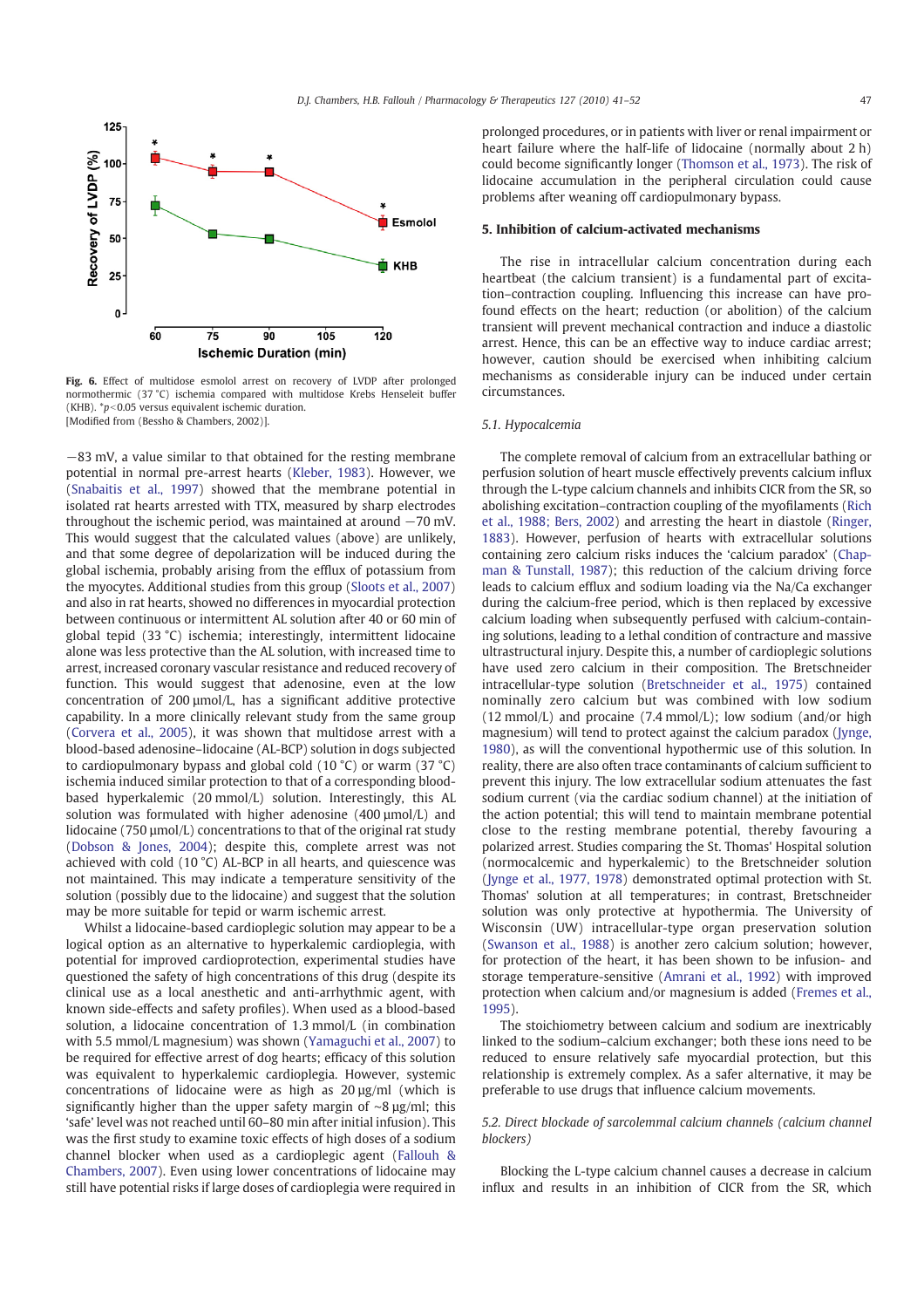depresses cardiac function. This can be achieved in a number of ways. Elevated extracellular concentrations of magnesium can induce myocardial arrest (Shattock et al., 1987), and is thought to occur because magnesium acts as a 'natural' L-type calcium channel blocker via displacement of calcium (Iseri & French, 1984). However, these effects are species-dependent; rat myocardium is very sensitive whereas rabbit myocardium is relatively insensitive, possibly reflecting differential sensitivity of the calcium channel to magnesium (Shattock et al., 1987). Effects on human myocardium are thought to be intermediate to rat and rabbit. Hence, magnesium could act as a cardioplegic agent, although it is less effective than potassium and requires higher extracellular concentrations to induce arrest (Hearse et al., 1981a). In fact, magnesium has previously been used as a cardioplegic agent (such as in the Kirsch solution (Kirsch et al., 1972), which had a magnesium concentration of 160 mmol/L, but also a high (11 mmol/L) concentration of the sodium channel blocker procaine). Recently, we (Maruyama and Chambers, 2008b) examined the protective effects of magnesium when used as a cardioplegic agent in a novel perfusion solution (Aqix®). Magnesium was shown to be effective at an optimal concentration of 25 mmol/L, and to provide improved protection (compared to St. Thomas' Hospital solution) when given as multiple infusions, but was less efficacious when used as a single infusion before prolonged ischemia. Despite this evidence for efficacy of magnesium alone as a cardioplegic agent, it is more likely to be used for its anti-ischemic effects as an additive to other cardioplegic solutions.

When used as an additive to hyperkalemic cardioplegia, increased extracellular magnesium (of 10–20 mmol/L) has been shown to protect against calcium overload during ischemia and reperfusion (Hearse et al., 1978; Brown et al., 1991). This improved protection has also been shown in aged hearts (McCully and Levitsky, 1997) and in immature hearts (Kronon et al., 1999). In this context, magnesium is thought to exert its anti-ischemic protective effect by influencing the high-energy phosphate content of the myocardium, resulting in improved ATP availability and reduced ATP utilization (Brown et al., 1991; Tsukube et al., 1997). These metabolic effects are associated with reduced intracellular calcium accumulation (Steenbergen et al., 1990) which is linked to the calcium channel antagonistic effects of magnesium (Iseri & French, 1984; Shattock et al., 1987). Thus, magnesium appears to be a relatively safe additive for cardioplegic solutions, with considerable protective effects associated with an elevated extracellular concentration (Chakraborti et al., 2002).

Drugs have been developed that specifically target the L-type calcium channel and act as antagonists (blockers) of this channel (Fleckenstein & Fleckenstein-Grun, 1988). At high concentrations, these calcium antagonists (calcium channel blockers such as verapamil, diltiazem and nifedipine) can act as cardioplegic agents per se and induce arrest of the heart (Vouhe et al., 1980; Balderman et al., 1992), with comparable protective effects to those of hyperkalemic cardioplegia. However, these agents generally have prolonged negative inotropic effects (such as verapamil with a half-life of  $>2$  h (Popovic et al., 2006)) due to high affinity for the L-type calcium channels (Dillon & Nayler, 1987), and result in a slower recovery (reversibility) than that seen with hyperkalemia. Whilst this may be beneficial, with reduced washout from collateral flow and the potential for reducing calcium overload during reperfusion, the probable prolonged exacerbation of acute stunning leading to low output (Christakis et al., 1986; Breisblatt et al., 1990) would not be acceptable for cardiac surgery patients.

Calcium channel blockers have also been used as additives to hyperkalemic cardioplegic solutions (de Jong, 1986). However, they have been shown to be temperature-sensitive, being unable to provide additional protection under hypothermic conditions (Yamamoto et al., 1985), and shown to be potentially detrimental in patients with severe dysfunction (Christakis et al., 1986). Thus, although calcium channel blockers are known to be cardioprotective during ischemia, any beneficial effects are likely to be outweighed by the detrimental effects related to dose-dependent, temperature-dependent and time-dependent activities. Consequently, calcium channel blockers could not be recommended for clinical use in cardioplegia.

#### 5.3. Direct myofilament inhibition (calcium desensitization)

An alternative to influencing effects of calcium at the sarcolemmal level via the calcium channel is to inhibit the direct intracellular effect of calcium on contraction of the myofilaments. This can be induced by 2,3-butanedione monoxime (BDM), which causes a myofibril desensitization by inhibiting the force-producing cross-bridge formation between actin and myosin (Gwathmey et al., 1991). BDM, originally developed as an antidote to sarin poisoning, has apparent 'chemical phosphatase' activity. It is a small and uncharged lipophilic molecule and can readily exchange with the intracellular milieu, which makes its effects rapidly reversible; as such, it would appear to be potentially suitable as a cardioplegic agent, and it has been examined in this role in a number of experimental studies. BDM-based cardioplegia (using 30 mmol/L BDM) was compared to Bretschneider's HTK solution in porcine and human heart muscle strips (Vahl et al., 1994; Vahl et al., 1995). It was shown that BDM abolished force development despite maintenance of the calcium transient (to a level of around 60% of control), and complete recovery of function was obtained after ischemic periods of up to 4-fold longer for BDM-based cardioplegia compared to HTK solution. In isolated rabbit hearts, a cardioplegia with 5 mmol/L BDM as the arresting agent produced a similar cardioprotection (after 60 min of global ischemia) to that of the hyperkalemic St. Thomas' cardioplegia, despite maintained electrical activity for around 34 min (Jayawant et al., 1999). Despite these promising experimental results, there have been no clinical studies using BDM as a cardioplegic agent (to our knowledge).

BDM has also been investigated for its efficacy as a protective additive to hyperkalemic cardioplegic or long-term preservation solutions. Using BDM (at 30 mmol/L) as an additive to the UW preservation solution (Stringham et al., 1992) resulted in significantly improved outcome of isolated rabbit hearts stored for 24 h (particularly when calcium was also added) compared to hearts stored in standard UW solution. The addition of BDM prevented contracture formation and reduced high-energy phosphate consumption. Similar studies, investigating the optimal temperature for the UW preservation solution in rat hearts over a 12 hour period (Zhang et al., 1997), showed that addition of 10 mmol/L BDM significantly enhanced protection for the temperature range 0–8 °C. These additional protective effects were also seen in isolated porcine myocytes subjected to hyperkalemia (24 mmol/L potassium) when 30 mmol/L BDM was included over the 2 hour storage period; myocytes had complete recovery compared to significantly reduced recovery in the absence of BDM (Dorman et al., 1996). We (Snabaitis & Chambers, 1999) have also shown similar synergistic cardioprotective effects with BDM (30 mmol/L) when included in a 'polarized' arrest solution (using TTX to induce arrest via sodium channel blockade). Isolated working rat hearts were subjected to 8 h storage; significant additional improvement in recovery was observed when BDM was included compared to the St. Thomas' Hospital cardioplegic solution. In this study, we (Snabaitis & Chambers, 1999) also confirmed a calcium-chelating effect of BDM previously seen by others (Garcia-Dorado et al., 1992); titration of the calcium back to the normal ionic concentrations maintained the protective effect of BDM, indicating that the additional protective effect of BDM was not associated with the hypocalcemia. It is of interest that, although BDM would appear to have considerable cardioprotective properties, it has not (to our knowledge) been used in any clinical solution. This is surprising and may relate to its potential toxic effects (possibly associated with the calcium chelation); however, only temporary neurological effects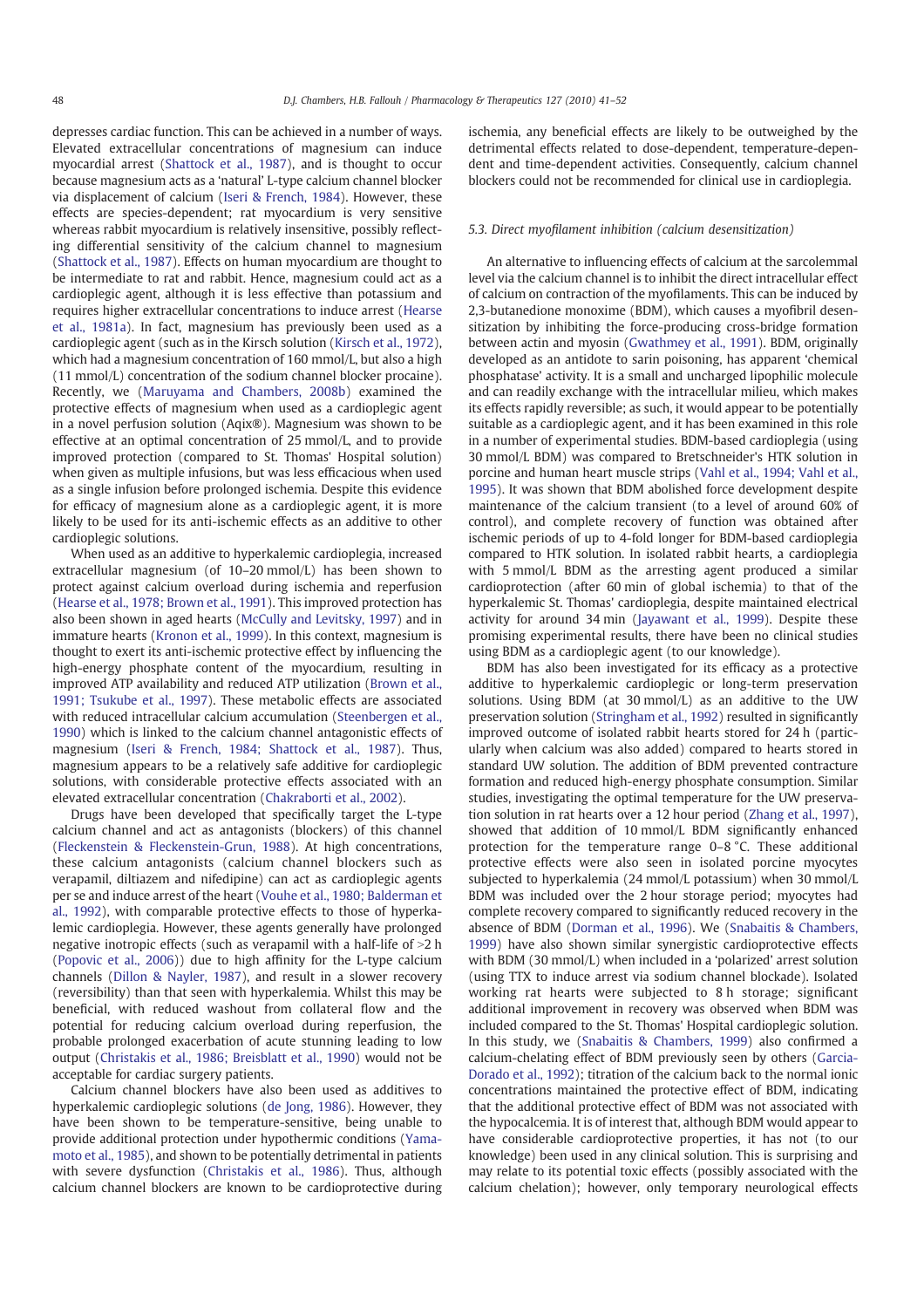have been noted (Zhang et al., 1997), and it should be remembered that it was developed for use in humans as an antidote to poisoning.

#### 6. Inhibition of multiple cellular targets

Although induction of arrest can be achieved by inhibition of each of the cellular ionic mechanisms illustrated in Fig. 1, it is possible that inhibition of multiple targets may act synergistically to improve protection. Alternatively, it might be that lower concentrations of an arresting agent would be needed; this should improve the safety profile of the cardioplegic agents, reduce systemic toxicity during reperfusion and improve the rate of reversibility of the agent(s). One example of this relates to our recent studies concerning the use of esmolol as an arrest agent.

#### 6.1. Direct blockade of both sodium and calcium channels (eg. esmolol)

Esmolol is an ultra-short-acting cardioselective  $\beta_1$ -blocker (Gorczynski, 1985) that is used clinically for treating hypertension and tachycardia. It has also been shown to be cardioprotective against ischemia and reperfusion in unstable angina patients (Hohnloser et al., 1991) and during cardiac surgery (Boldt et al., 2004). These properties have been exploited in both experimental (Mehlhorn et al., 1996; Geissler et al., 2000; Booth et al., 2002) and clinical (Kuhn-Regnier et al., 1999; Mehlhorn et al., 1999; Kuhn-Regnier et al., 2002) studies. Clinically, it has been used during cardiac surgery as a means of inducing 'minimal myocardial contraction' (profound bradycardia during maintained continuous normothermic myocardial perfusion, thereby avoiding ischemia) to allow coronary artery bypass surgery on the beating heart. These studies also showed that cardioprotection with esmolol compared favourably to conventional cardioplegic solutions; improved protection was suggested to result partly from a reduction in myocardial edema formation associated with the continued perfusion and bradycardia.

In experimental studies, we (Bessho & Chambers, 2001, 2002), and others (Ede et al., 1997), have demonstrated that high concentrations (about 1 mmol/L) of esmolol induce a diastolic cardiac arrest and thus act as a cardioplegic agent. When added to an oxygenated perfusate, esmolol provided superior cardioprotection (improved recovery of function) to isolated rat hearts when compared to cross-clamp fibrillation (Bessho & Chambers, 2001) or St. Thomas' Hospital cardioplegic solution (Bessho & Chambers, 2002) after prolonged periods (up to 2 h) of global normothermic ischemia (Fig. 6). Whilst the β-blocking action of esmolol explains the bradycardia, negative inotropic effect and its induction of arrest (in an isolated heart with no catecholamine background) requires an alternative explanation for this action, especially as it contrasts other β-blockers (such as atenolol) that do not induce a negative inotropy or arrest at equipotent doses. Recent studies have shown that millimolar concentrations of esmolol inhibit the L-type calcium channels (Arlock et al., 2005; Fallouh et al., 2007) and the fast sodium channels (Deng et al., 2006; Fallouh et al., 2008), resulting in a pronounced negative inotropy, prevention of action potential conduction and induction of a diastolic polarized arrest. The short half-life of esmolol (of about 9 min) that results from blood red cell esterase activity (Zaroslinski et al., 1982) gives it independence from renal or hepatic clearance from the systemic circulation, with associated safety profile advantage over some of the other cardioplegic agents described (such as lidocaine, diltiazem, etc). Clinically, the use of relatively high concentrations of esmolol during cardiac surgery (Zaroslinski et al., 1982; Kuhn-Regnier et al., 1999; Mehlhorn et al., 1999; Kuhn-Regnier et al., 2002) has demonstrated its safety. However, prolonged infusion periods in excess of 20 min with esmolol concentrations of around 1.5 mmol/L have suggested that the reversibility may be compromised (Pirk et al., 1999); concentrations of ∼0.75 mmol/L were optimal for reversibility which casts some doubt on the clinical potential of these higher

esmolol concentrations as cardioplegic agents per se. Recently, we (Chambers et al., 2009) have shown that a combination of adenosine (at a low concentration of 250 µmol/L) and esmolol (at the reduced concentration of 600 µmol/L) still induces arrest, and significantly improved protection against prolonged ischemia (with multiple infusions) compared to St. Thomas' Hospital cardioplegia being observed. This combination might offer the basis of a clinically relevant polarizing cardioplegia.

#### 7. Additional protective strategies: the potential of endogenous mechanisms

Endogenous cardioprotective strategies, termed 'preconditioning' and 'postconditioning', may have a role in cardiac surgery to provide additional protection. Details of both these strategies have been the subject of many recent reviews (Vaage & Valen, 2003; Downey et al., 2007; Ferdinandy et al., 2007; Vinten-Johansen et al., 2007; Venugopal et al., 2009). The elective nature of cardiac surgery, with the known onset of ischemia and reperfusion, lends it to the potential of these strategies. Ischemic preconditioning involves one or more brief episodes of ischemia followed by reperfusion prior to a prolonged ischemia (Murry et al., 1986) and induces a complex cascade of intracellular signalling mechanisms (Downey et al., 2007) that protects the myocardium from the potentially lethal prolonged ischemic duration. Similarly, various pharmacological agents can also induce these mechanisms (Downey et al., 2007). However, the benefit of preconditioning during cardiac surgery is controversial, particularly in the context of cardioplegia (Venugopal et al., 2009). In addition, cardiopulmonary bypass per se (Burns et al., 1995), as well as volatile anesthetics used during surgery (Venugopal et al., 2009), have been implicated in the induction of preconditioning protection, which might account for the lack of additional benefit observed. Recently, remote preconditioning (involving preconditioning another organ to remotely benefit the heart (Przyklenk et al., 1993)) may offer potential in the clinical arena (Kharbanda et al., 2002). The use of limb ischemia to activate hormonal and/or neural stimulation (Hausenloy & Yellon, 2008; Venugopal et al., 2009) may be particularly relevant; however, large-scale randomized clinical trials will be needed to confirm the potential of this interesting technique.

The phenomenon of postconditioning, whereby multiple short episodes of reperfusion and ischemia at the start of reperfusion improves protection, is also a recent development (Vinten-Johansen, 2007) that could be particularly applicable to cardiac surgery. Recent clinical studies (Luo et al., 2008) have demonstrated benefit in patients undergoing cardiac surgery, but we (Maruyama & Chambers, 2008a) were unable to demonstrate efficacy after cardioplegic protection. Thus, whilst these additional protective strategies remain interesting, there are many unanswered questions relating to loss of effect with ageing or patient morbidity (Boengler et al., 2009; Downey & Cohen, 2009), and whether experimental studies in 'healthy' hearts are relevant (Downey and Cohen, 2009).

#### 8. Conclusion

Since the beginning of cardiac surgery in the early 1950s, it has been recognized that protection of the heart was a fundamental requirement to counteract the imposed elective global ischemia used by the surgeon to provide optimal operating conditions. It took about 25 years to develop a consensus method; this was based around a moderate increase in extracellular potassium, and these hyperkalemic cardioplegic solutions provided good myocardial protection, which was relatively safe and easily and rapidly reversible. This technique induces a depolarized arrest, and has been the cornerstone of cardiac protection (albeit with a number of minor alterations—crystalloid or blood solutions, hypothermic or warm, with or without various additives) for over 30 years. However, during this time, the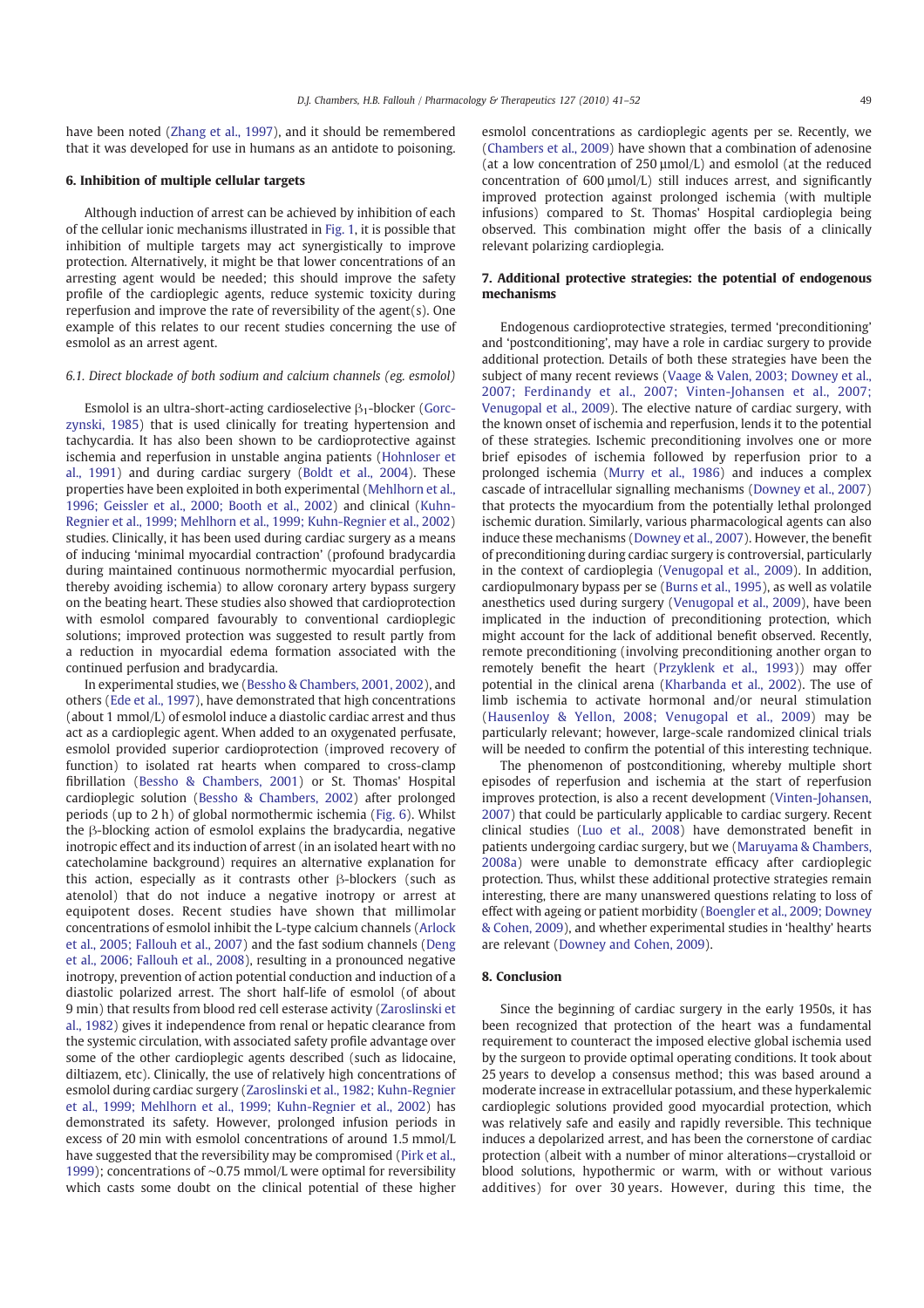characteristics of patients who currently undergo cardiac surgery compared to those receiving operations 20–30 years ago, have changed considerably; patients are significantly older and have more severe and diffuse disease, as well as the increasing strategy of operating on high-risk patients with heart failure or acute coronary syndrome. The requirement for optimal, or improved, myocardial protection has never been greater, but this is unlikely to be achieved with current hyperkalemic solutions. New concepts relating to myocardial protection may provide these improvements; these concepts need further examination and investigation to challenge the traditional view that hyperkalemic arrest is best.

There are many agents that can potentially induce cardiac arrest by targeting various components of the excitation–contraction coupling mechanism. However, it is important to ensure that the selected agents have comparable safety profiles to that of hyperkalemia. The concept of polarized arrest has some potential beneficial advantages over hyperkalemia, and recent studies, highlighting a number of agents that can induce polarized arrest, are now being recognized as demonstrating some of these advantages. Not all will be suitable for clinical application, and it is important to continue innovative research studies in this area of myocardial protection. In particular, it is essential to prove clinical efficacy to match experimental promise.

#### References

- Alekseev, A. E., Jovanovic, A., Lopez, J. R., & Terzic, A. (1996). Adenosine slows the rate of  $K(+)$ -induced membrane depolarization in ventricular cardiomyocytes: Possible implication in hyperkalemic cardioplegia. J Mol Cell Cardiol 28(6), 1193−1202.
- Amrani, M., Ledingham, S., Jayakumar, J., Allen, N. J., Rothery, S., Severs, N., et al. (1992). Detrimental effects of temperature on the efficacy of the University of Wisconsin solution when used for cardioplegia at moderate hypothermia. Comparison with the St. Thomas Hospital solution at 4 degrees C and 20 degrees C. Circulation 86(5 Suppl), II280−II288.
- Arlock, P., Wohlfart, B., Sjoberg, T., & Steen, S. (2005). The negative inotropic effect of esmolol on isolated cardiac muscle. Scand Cardiovasc J 39(4), 250−254.
- Ascione, R., Caputo, M., Gomes, W. J., Lotto, A. A., Bryan, A. J., Angelini, G. D., et al. (2002). Myocardial injury in hypertrophic hearts of patients undergoing aortic valve surgery using cold or warm blood cardioplegia. Eur J Cardiothorac Surg 21(3), 440−446.
- Attwell, D., Cohen, I., Eisner, D., Ohba, M., & Ojeda, C. (1979). The steady state TTXsensitive ("window") sodium current in cardiac Purkinje fibres. Pflugers Arch 379 (2), 137−142.
- Balderman, S. C., Schwartz, K., Aldrich, J., & Chan, A. K. (1992). Cardioplegic arrest of the myocardium with calcium blocking agents. J Cardiovasc Pharmacol 19(1), 1−9.
- Belardinelli, L., Giles, W. R., & West, A. (1988). Ionic mechanisms of adenosine actions in pacemaker cells from rabbit heart. J Physiol 405, 615−633.
- Bers, D. M. (2002). Cardiac excitation–contraction coupling. Nature 415(6868), 198−205.
- Bessho, R., & Chambers, D. J. (2001). Myocardial protection: The efficacy of an ultrashort-acting beta-blocker, esmolol, as a cardioplegic agent. J Thorac Cardiovasc Surg 122(5), 993−1003.
- Bessho, R., & Chambers, D. J. (2002). Myocardial protection with oxygenated esmolol cardioplegia during prolonged normothermic ischemia in the rat. J Thorac Cardiovasc Surg 124(2), 340−351.
- Boehm, D. H., Human, P. A., von Oppell, U., Owen, P., Reichenspurner, H., Opie, L. H., et al. (1991). Adenosine cardioplegia: Reducing reperfusion injury of the ischaemic myocardium? Eur J Cardiothorac Surg 5(10), 542−545.
- Boengler, K., Schulz, R., & Heusch, G. (2009). Loss of cardioprotection with ageing. Cardiovasc Res 83(2), 247−261.
- Boldt, J., Brosch, C., Lehmann, A., Suttner, S., & Isgro, F. (2004). The prophylactic use of the beta-blocker esmolol in combination with phosphodiesterase III inhibitor enoximone in elderly cardiac surgery patients. Anesth Analg 99(4), 1009−1017.
- Booth, J. V., Spahn, D. R., McRae, R. L., Chesnut, L. C., El-Moalem, H., Atwell, D. M., et al. (2002). Esmolol improves left ventricular function via enhanced beta-adrenergic receptor signaling in a canine model of coronary revascularization. Anesthesiology 97(1), 162−169.
- Braimbridge, M. V., Chayen, J., Bitensky, L., Hearse, D. J., Jynge, P., & Cankovic-Darracott, S. (1977). Cold cardioplegia or continuous coronary perfusion? Report on preliminary clinical experience as assessed cytochemically. J Thorac Cardiovasc Surg 74(6), 900−906.
- Breisblatt, W. M., Stein, K. L., Wolfe, C. J., Follansbee, W. P., Capozzi, J., Armitage, J. M., et al. (1990). Acute myocardial dysfunction and recovery: A common occurrence after coronary bypass surgery. J Am Coll Cardiol 15(6), 1261−1269.
- Bretschneider, H. J. (1964). Survival time and recuperative time of the heart in normothermia and hypothermia. Verh Dtsch Ges Kreislaufforsch 30, 11−34.
- Bretschneider, H. J., Hubner, G., Knoll, D., Lohr, B., Nordbeck, H., & Spieckermann, P. G. (1975). Myocardial resistance and tolerance to ischemia: Physiological and biochemical basis. J Cardiovasc Surg (Torino) 16(3), 241−260.
- Brown, P. S., Jr., Holland, F. W., Parenteau, G. L., & Clark, R. E. (1991). Magnesium ion is beneficial in hypothermic crystalloid cardioplegia.Ann Thorac Surg 51(3), 359−366 discussion 367.
- Brown, D. L., Ransom, D. M., Hall, J. A., Leicht, C. H., Schroeder, D. R., & Offord, K. P. (1995). Regional anesthesia and local anesthetic-induced systemic toxicity: Seizure frequency and accompanying cardiovascular changes. Anesth Analg 81(2), 321−328.
- Buckberg, G. D., Allen, B. S., & Beyersdorf, F. (1993). Blood cardioplegic strategies during adult cardiac operations. In H. M. Piper, & C. J. Preusse (Eds.), Ischemia–reperfusion in cardiac surgery (pp. 181−227). AA Dordrecht: Kluwer Academic Publishers.
- Buckberg, G. D., Brazier, J. R., Nelson, R. L., Goldstein, S. M., McConnell, D. H., & Cooper, N. (1977). Studies of the effects of hypothermia on regional myocardial blood flow and metabolism during cardiopulmonary bypass. I. The adequately perfused beating, fibrillating, and arrested heart. J Thorac Cardiovasc Surg 73(1), 87−94.
- Burns, P. G., Krukenkamp, I. B., Caldarone, C. A., Gaudette, G. R., Bukhari, E. A., & Levitsky, S. (1995). Does cardiopulmonary bypass alone elicit myoprotective preconditioning? Circulation 92(9 Suppl), II447−II451.
- Chakraborti, S., Chakraborti, T., Mandal, M., Mandal, A., Das, S., & Ghosh, S. (2002). Protective role of magnesium in cardiovascular diseases: A review. Mol Cell Biochem 238(1–2), 163−179.
- 
- Chambers, J. (2005). Aortic stenosis. Bmj 330(7495), 801−802. Chambers, D. J., & Braimbridge, M. V. (1993). Cardioplegia with an extracellular formulation. In H. M. Piper, & C. J. Preusse (Eds.), Ischemia–reperfusion in cardiac surgery (pp. 135−179). AA Dordrecht: Kluwer Academic Publishers.
- Chambers, D. J., & Hearse, D. J. (2001). Cardioplegia and surgical ischemia. In N. Sperelakis, Y. Kurachi, A. Terzic, & M. V. Cohen (Eds.), Heart physiology and pathophysiology (pp. 887−925)., Fourth ed. San Diego: Academic Press.
- Chapman, R. A., & Tunstall, J. (1987). The calcium paradox of the heart. Prog Biophys Mol Biol 50(2), 67−96.
- Chambers, A. J., Fallouh, H., Kentish, J. C., & Chambers, D. J. (2009). Cardioplegia by polarised arrest: Experimental studies with potential for clinical application. Eur J Heart Failure Suppl 8(2), ii149.
- Christakis, G. T., Fremes, S. E., Weisel, R. D., Tittley, J. G., Mickle, D. A., Ivanov, J., et al. (1986). Diltiazem cardioplegia. A balance of risk and benefit. J Thorac Cardiovasc Surg 91(5), 647−661.
- Cohen, G., Feder-Elituv, R., Iazetta, J., Bunting, P., Mallidi, H., Bozinovski, J., et al. (1998). Phase 2 studies of adenosine cardioplegia. Circulation 98(19 Suppl), II225−II233.
- Corvera, J. S., Kin, H., Dobson, G. P., Kerendi, F., Halkos, M. E., Katzmark, S., et al. (2005). Polarized arrest with warm or cold adenosine/lidocaine blood cardioplegia is equivalent to hypothermic potassium blood cardioplegia. J Thorac Cardiovasc Surg 129(3), 599−606.
- de Jong, J. W. (1986). Cardioplegia and calcium antagonists: A review. Ann Thorac Surg 42(5), 593−598.
- de Jong, J. W., van der Meer, P., van Loon, H., Owen, P., & Opie, L. H. (1990). Adenosine as adjunct to potassium cardioplegia: Effect on function, energy metabolism, and electrophysiology. J Thorac Cardiovasc Surg 100(3), 445−454.
- Deng, C. Y., Lin, S. G., Zhang, W. C., Kuang, S. J., Qian, W. M., Wu, S. L., et al. (2006). Esmolol inhibits Na+ current in rat ventricular myocytes. Methods Find Exp Clin Pharmacol 28(10), 697−702.
- Dillon, J. S., & Nayler, W. G. (1987). [3H]-verapamil binding to rat cardiac sarcolemmal membrane fragments; an effect of ischaemia. Br J Pharmacol 90(1), 99−109.
- Dobson, G. P., & Jones, M. W. (2004). Adenosine and lidocaine: A new concept in nondepolarizing surgical myocardial arrest, protection, and preservation. *J Thorac* nondepolarizing surgical myocardial arrest, protection, and preservation. *J Thorac* Cardiovasc Surg 127(3), 794−805.
- Dorman, B. H., Cavallo, M. J., Hinton, R. B., Roy, R. C., & Spinale, F. G. (1996). Preservation of myocyte contractile function after hypothermic, hyperkalemic cardioplegic arrest with 2, 3-butanedione monoxime. J Thorac Cardiovasc Surg 111(3), 621−629.
- Dorman, B. H., Hebbar, L., Clair, M. J., Hinton, R. B., Roy, R. C., & Spinale, F. G. (1997). Potassium channel opener-augmented cardioplegia: Protection of myocyte contractility with chronic left ventricular dysfunction. Circulation 96(9 Suppl), II-253−II-259.
- Dorman, B. H., Hebbar, L., Zellner, J. L., New, R. B., Houck, W. V., Acsell, J., et al. (1998). ATP-sensitive potassium channel activation before cardioplegia. Effects on ventricular and myocyte function. Circulation 98(19 Suppl), II176−II183.
- Downey, J. M., & Cohen, M. V. (2009). Why do we still not have cardioprotective drugs? Circ J 73(7), 1171−1177.
- Downey, J. M., Davis, A. M., & Cohen, M. V. (2007). Signaling pathways in ischemic preconditioning. Heart Fail Rev 12(3–4), 181−188.
- Ducko, C. T., Stephenson, E. R., Jr., Jayawant, A. M., Vigilance, D. W., & Damiano, R. J., Jr. (2000). Potassium channel openers: Are they effective as pretreatment or additives to cardioplegia? Ann Thorac Surg 69(5), 1363−1368.
- Ede, M., Ye, J., Gregorash, L., Summers, R., Pargaonkar, S., LeHouerou, D., et al. (1997). Beyond hyperkalemia: beta-blocker-induced cardiac arrest for normothermic cardiac operations. Ann Thorac Surg 63(3), 721−727.
- Fallouh, H. B., & Chambers, D. J. (2007). ICVTS on-line discussion A. The safety of using millimolar doses of lidocaine as cardioplegia. Interact Cardiovasc Thorac Surg 6(2), 176.
- Fallouh, H. B., McLatchie, L. M., Bardswell, S. C., Shattock, M. J., Chambers, D. J., & Kentish, J. C. (2008). Myocardial arrest by esmolol: Negative inotropy induced by calcium and sodium channel blockade. J Mol Cell Cardiol 44, S49−S50.
- Fallouh, H. B., McLatchie, L. M., Shattock, M. J., Chambers, D. J., & Kentish, J. C. (2007). Esmolol as a cardioplegic agent: An effect beyond (beta)-blockade. Circulation 116, II-323−II-324.
- Ferdinandy, P., Schulz, R., & Baxter, G. F. (2007). Interaction of cardiovascular risk factors with myocardial ischemia/reperfusion injury, preconditioning, and postconditioning. Pharmacol Rev 59(4), 418−458.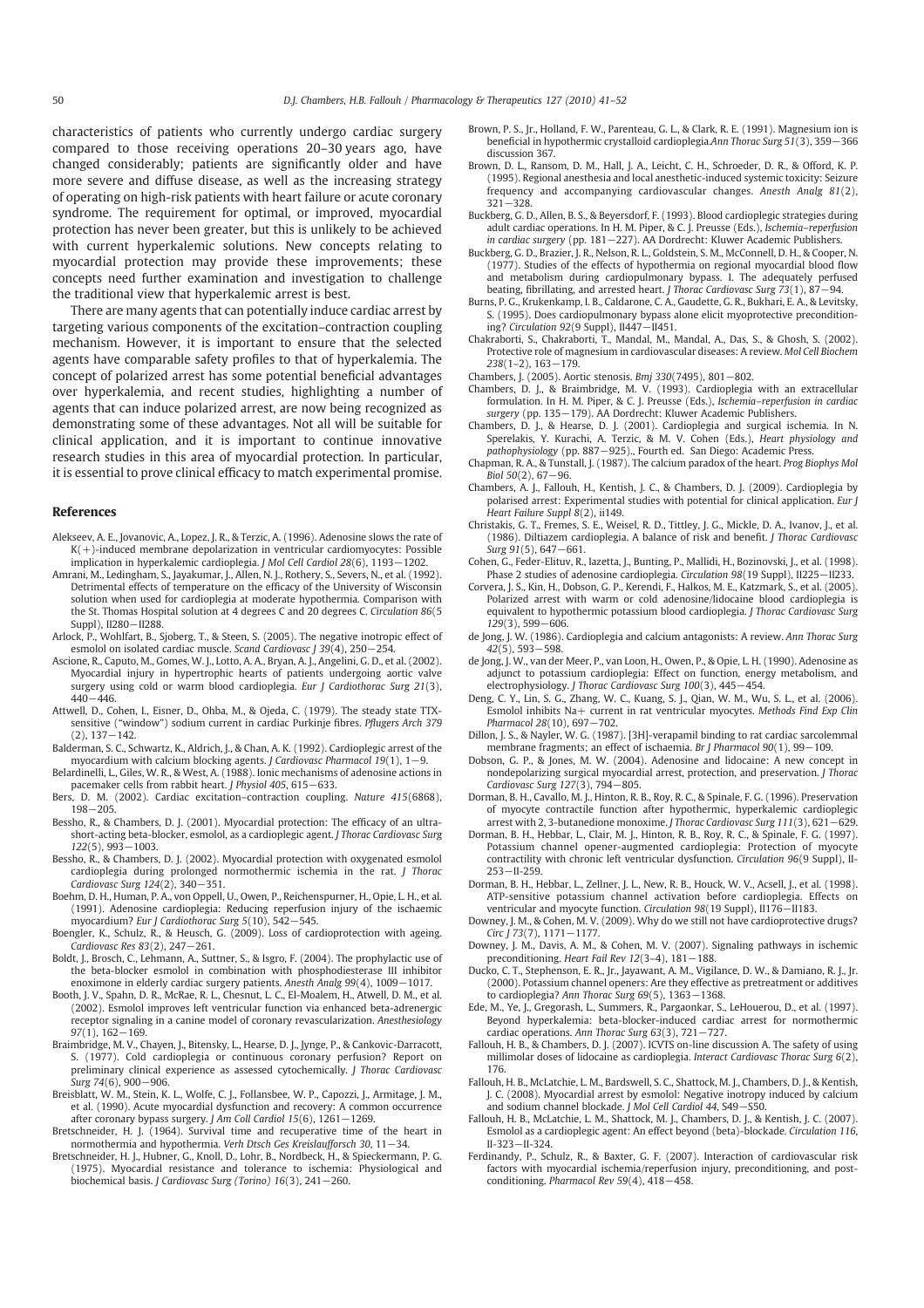- Fleckenstein, A., & Fleckenstein-Grun, G. (1988). Mechanism of action of calcium antagonists in heart and vascular smooth muscle. Eur Heart J 9(Suppl H), 95−99.
- Follette, D. M., Mulder, D. G., Maloney, J. V., & Buckberg, G. D. (1978). Advantages of blood cardioplegia over continuous coronary perfusion or intermittent ischemia. Experimental and clinical study. J Thorac Cardiovasc Surg 76(5), 604−619.
- Fremes, S. E., Levy, S. L., Christakis, G. T., Walker, S. E., Iazetta, J., Mallidi, H. R., et al. (1996). Phase 1 human trial of adenosine–potassium cardioplegia. Circulation 94(9 Suppl), II370−II375.
- Fremes, S. E., Zhang, J., Furukawa, R. D., Mickle, D. A., & Weisel, R. D. (1995). Cardiac storage with University of Wisconsin solution, calcium, and magnesium. *J Heart* Lung Transplant 14(5), 916−925.
- Galinanes, M., Shattock, M. J., & Hearse, D. J. (1992). Effects of potassium channel modulation during global ischaemia in isolated rat heart with and without cardioplegia. Cardiovasc Res 26(11), 1063−1068.
- Garcia-Dorado, D., Theroux, P., Duran, J. M., Solares, J., Alonso, J., Sanz, E., et al. (1992). Selective inhibition of the contractile apparatus. A new approach to modification of infarct size, infarct composition, and infarct geometry during coronary artery occlusion and reperfusion. Circulation 85(3), 1160−1174.
- Geissler, H. J., Davis, K. L., Laine, G. A., Ostrin, E. J., Mehlhorn, U., Hekmat, K., et al. (2000). Myocardial protection with high-dose beta-blockade in acute myocardial ischemia. Eur J Cardiothorac Surg 17(1), 63−70.
- Gibbon, J. H., Jr. (1954). Application of a mechanical heart and lung apparatus to cardiac surgery.Minn Med 37(3), 171-185 passim.
- Gorczynski, R. J. (1985). Basic pharmacology of esmolol. Am J Cardiol 56(11), 3F−13F. Gwathmey, J. K., Hajjar, R. J., & Solaro, R. J. (1991). Contractile deactivation and uncoupling of crossbridges. Effects of 2, 3-butanedione monoxime on mammalian myocardium. Circ Res 69(5), 1280−1292.
- Hausenloy, D. J., & Yellon, D. M. (2008). Remote ischaemic preconditioning: Underlying mechanisms and clinical application. Cardiovasc Res 79(3), 377−386.
- He, G. W., & Yang, C. Q. (1997). Superiority of hyperpolarizing to depolarizing cardioplegia in protection of coronary endothelial function. J Thorac Cardiovasc Surg 114(4), 643−650.
- Hearse, D. J., Braimbridge, M. V., & Jynge, P. (1981). Protection of the ischemic myocardium: cardioplegia. New York: Raven Press.
- Hearse, D. J., O'Brien, K., & Braimbridge, M. V. (1981). Protection of the myocardium during ischemic arrest. Dose–response curves for procaine and lignocaine in cardioplegic solutions. J Thorac Cardiovasc Surg 81(6), 873−879.
- Hearse, D. J., Stewart, D. A., & Braimbridge, M. V. (1976). Cellular protection during myocardial ischemia: The development and characterization of a procedure for the induction of reversible ischemic arrest. Circulation 54(2), 193−202.
- Hearse, D. J., Stewart, D. A., & Braimbridge, M. V. (1978). Myocardial protection during ischemic cardiac arrest. The importance of magnesium in cardioplegic infusates. J Thorac Cardiovasc Surg 75(6), 877−885.
- Hebbar, L., Houck, W. V., Zellner, J. L., Dorman, B. H., & Spinale, F. G. (1998). Temporal relation of ATP-sensitive potassium-channel activation and contractility before cardioplegia. Ann Thorac Surg 65(4), 1077−1082.
- Hiraoka, M. (2006). Metabolic pathways for ion homeostasis and persistent Na(+) current. J Cardiovasc Electrophysiol 17(Suppl 1), S124−S126.
- Hohnloser, S. H., Meinertz, T., Klingenheben, T., Sydow, B., & Just, H. (1991). Usefulness of esmolol in unstable angina pectoris. European Esmolol Study Group. Am J Cardiol 67(16), 1319−1323.
- Hosoda, H., Sunamori, M., & Suzuki, A. (1994). Effect of pinacidil on rat hearts undergoing hypothermic cardioplegia. Ann Thorac Surg 58(6), 1631−1636.
- Ingwall, J. S. (2009). Energy metabolism in heart failure and remodelling. Cardiovasc Res 81(3), 412−419.
- Iseri, L. T., & French, J. H. (1984). Magnesium: Nature's physiologic calcium blocker. Am Heart J 108(1), 188-193
- Jahangir, A., & Terzic, A. (2005). K(ATP) channel therapeutics at the bedside. J Mol Cell Cardiol 39(1), 99−112.
- Jayawant, A. M., Lawton, J. S., Hsia, P. W., & Damiano, R. J., Jr. (1997). Hyperpolarized cardioplegic arrest with nicorandil: Advantages over other potassium channel openers 96(9 Suppl), II-240−II-246.
- Jayawant, A. M., Stephenson, E. R., Jr., & Damiano, R. J., Jr. (1999). 2, 3-Butanedione monoxime cardioplegia: Advantages over hyperkalemia in blood-perfused isolated hearts. Ann Thorac Surg 67(3), 618–623.
- Jovanovic, A., Alekseev, A. E., Lopez, J. R., Shen, W. K., & Terzic, A. (1997). Adenosine prevents hyperkalemia-induced calcium loading in cardiac cells: Relevance for cardioplegia. Ann Thorac Surg 63(1), 153−161.
- Jynge, P. (1980). Protection of the ischemic myocardium: Cold chemical cardioplegia, coronary infustates and the importance of cellular calcium control. Thorac Cardiovasc Surg 28(5), 310−321.
- Jynge, P., Hearse, D. J., & Braimbridge, M. V. (1977). Myocardial protection during ischemic cardiac arrest. A possible hazard with calcium-free cardioplegic infusates. J Thorac Cardiovasc Surg 73(6), 848−855.
- Jynge, P., Hearse, D. J., & Braimbridge, M. V. (1978). Protection of the ischemic myocardium. Volume-duration relationships and the efficacy of myocardial infusates. J Thorac Cardiovasc Surg 76(5), 698−705.
- Jynge, P., Hearse, D. J., Feuvray, D., Mahalu, W., Cankovic-Darracott, S., O'Brien, K., et al. (1981). The St. Thomas' hospital cardioplegic solution: A characterization in two species. Scand J Thorac Cardiovasc Surg Suppl 30, 1−28.
- Karthik, S., Grayson, A. D., Oo, A. Y., & Fabri, B. M. (2004). A survey of current myocardial protection practices during coronary artery bypass grafting. Ann R Coll Surg Engl 86  $(6)$ , 413–415.
- Katayama, O., Ledingham, S. J., Amrani, M., Smolenski, R. T., Lachno, D. R., Jayakumar, J., et al. (1997). Functional and metabolic effects of adenosine in cardioplegia: role

of temperature and concentration.Ann Thorac Surg 63(2), 449−454 discussion 454–445.

- Katz, A. M., & Tada, M. (1972). The "stone heart": A challenge to the biochemist. Am J Cardiol 29(4), 578−580.
- Kharbanda, R. K., Mortensen, U. M., White, P. A., Kristiansen, S. B., Schmidt, M. R., Hoschtitzky, J. A., et al. (2002). Transient limb ischemia induces remote ischemic preconditioning in vivo. Circulation 106(23), 2881−2883.
- Kirsch, U., Rodewald, G., & Kalmar, P. (1972). Induced ischemic arrest. Clinical experience with cardioplegia in open-heart surgery. J Thorac Cardiovasc Surg 63(1), 121−130.
- Kleber, A. G. (1983). Resting membrane potential, extracellular potassium activity, and intracellular sodium activity during acute global ischemia in isolated perfused guinea pig hearts. Circ Res 52(4), 442−450.
- Kronon, M. T., Allen, B. S., Hernan, J., Halldorsson, A. O., Rahman, S., Buckberg, G. D., et al. (1999). Superiority of magnesium cardioplegia in neonatal myocardial protection. Ann Thorac Surg 68(6), 2285−2291 discussion 2291–2282.
- Kuhn-Regnier, F., Geissler, H. J., Marohl, S., Mehlhorn, U., & De Vivie, E. R. (2002). Betablockade in 200 coronary bypass grafting procedures. Thorac Cardiovasc Surg 50(3), 164−167.
- Kuhn-Regnier, F., Natour, E., Dhein, S., Dapunt, O., Geissler, H. J., LaRose, K., et al. (1999). Beta-blockade versus Buckberg blood-cardioplegia in coronary bypass operation. Eur J Cardiothorac Surg 15(1), 67−74.
- Lawton, J. S., Harrington, G. C., Allen, C. T., Hsia, P. W., & Damiano, R. J., Jr. (1996). Myocardial protection with pinacidil cardioplegia in the blood-perfused heart. Ann Thorac Surg 61(6), 1680−1688.
- Lawton, J. S., Sepic, J. D., Allen, C. T., Hsia, P. W., & Damiano, R. J., Jr. (1996). Myocardial protection with potassium-channel openers is as effective as St. Thomas' solution in
- the rabbit heart.Ann Thorac Surg 62(1), 31−38 discussion 38–39. Lewis, F. J., & Taufic, M. (1953). Closure of atrial septal defects with the aid of hypothermia; experimental accomplishments and the report of one successful case. Surgery 33(1), 52−59.
- Lopez, J. R., Jahangir, R., Jahangir, A., Shen, W. K., & Terzic, A. (1996). Potassium channel openers prevent potassium-induced calcium loading of cardiac cells: Possible implications in cardioplegia. J Thorac Cardiovasc Surg 112(3), 820−831.
- Luo, W., Li, B., Chen, R., Huang, R., & Lin, G. (2008). Effect of ischemic postconditioning in adult valve replacement. Eur J Cardiothorac Surg 33(2), 203−208.
- Maruyama, Y., & Chambers, D. J. (2008). Does ischemic postconditioning improve myocardial protection after conventional cardioplegia? J Mol Cell Cardiol 44, 761.
- Maruyama, Y., & Chambers, D. J. (2008). Myocardial protection: efficacy of a novel magnesium-based cardioplegia (RS-C) compared to St Thomas' Hospital cardioplegic solution. Interact Cardiovasc Thorac Surg 7(5), 745−749.
- Maskal, S. L., Cohen, N. M., Hsia, P. W., Wechsler, A. S., & Damiano, R. J., Jr. (1995). Hyperpolarized cardiac arrest with a potassium-channel opener, aprikalim. J Thorac Cardiovasc Surg 110(4 Pt 1), 1083−1095.
- McAllister, R. E., Noble, D., & Tsien, R. W. (1975). Reconstruction of the electrical activity of cardiac Purkinje fibres. J Physiol 251(1), 1−59.
- McCully, J. D., & Levitsky, S. (1997). Mechanisms of in vitro cardioprotective action of magnesium on the aging myocardium. Magnes Res 10(2), 157–168.
- McCully, J. D., & Levitsky, S. (2003). The mitochondrial K(ATP) channel and cardioprotection. Ann Thorac Surg 75(2), S667−S673.
- Mehlhorn, U., Allen, S. J., Adams, D. L., Davis, K. L., Gogola, G. R., & Warters, R. D. (1996). Cardiac surgical conditions induced by beta-blockade: Effect on myocardial fluid balance. Ann Thorac Surg 62(1), 143−150.
- Mehlhorn, U., Sauer, H., Kuhn-Regnier, F., Sudkamp, M., Dhein, S., Eberhardt, F., et al. (1999). Myocardial beta-blockade as an alternative to cardioplegic arrest during coronary artery surgery. Cardiovasc Surg 7(5), 549−557.
- Melrose, D. G., Dreyer, B., Bentall, H. H., & Baker, J. B. (1955). Elective cardiac arrest. Lancet 269(6879), 21−22.
- Menasche, P., Mouas, C., & Grousset, C. (1996). Is potassium channel opening an effective form of preconditioning before cardioplegia? Ann Thorac Surg 61(6), 1764−1768.
- Mentzer, R. M., Jr., Birjiniuk, V., Khuri, S., Lowe, J. E., Rahko, P. S., Weisel, R. D., et al. (1999). Adenosine myocardial protection: Preliminary results of a phase II clinical trial.Ann Surg 229(5), 643−649 discussion 649–650.
- Miller, R. D. (1998). Local anesthetics. In B. G. Katzung (Ed.), Basic and clinical pharmacology (pp. 425−433)., 7th ed. Stamford: Appleton and Lange.
- Murry, C. E., Jennings, R. B., & Reimer, K. A. (1986). Preconditioning with ischemia: A delay of lethal cell injury in ischemic myocardium. Circulation 74(5), 1124−1136.
- Narahashi, T. (2008). Tetrodotoxin: a brief history. Proc Jpn Acad Ser B Phys Biol Sci 84 (5), 147−154.
- Niedergerke, R., & Orkand, R. K. (1966). The dependence of the action potential of the frog's heart on the external and intracellular sodium concentration. J Physiol 184 (2), 312−334.
- Onorati, F., De Feo, M., Mastroroberto, P., di Virgilio, A., Esposito, A., Polistena, M., et al. (2005). Unstable angina and non-ST segment elevation: Surgical revascularization
- with different strategies. Eur J Cardiothorac Surg 27(6), 1043−1050. Opie, L. H. (2004). Channels, pumps, and exchangers. Heart Physiology From Cell to Circulation (pp. 73−118)., Fourth ed Philadelphia: Lippincott Williams & Wilkins.
- Opie, L. H., & Bers, D. M. (2004). Excitation–contraction coupling and calcium. Heart Physiology From Cell to Circulation (pp. 159−185)., Fourth ed Philadelphia: Lippincott Williams & Wilkins.
- Pirk, J., Kolar, F., Ost'adal, B., Sedivy, J., Stambergova, A., & Kellovsky, P. (1999). The effect of the ultrashort beta-blocker esmolol on cardiac function recovery: An experimental study. Eur J Cardiothorac Surg 15(2), 199−203.
- Popovic, J., Mitic, R., Sabo, A., Mikov, M., Jakovljevic, V., & Dakovic-Svajcer, K. (2006). Spline functions in convolutional modeling of verapamil bioavailability and